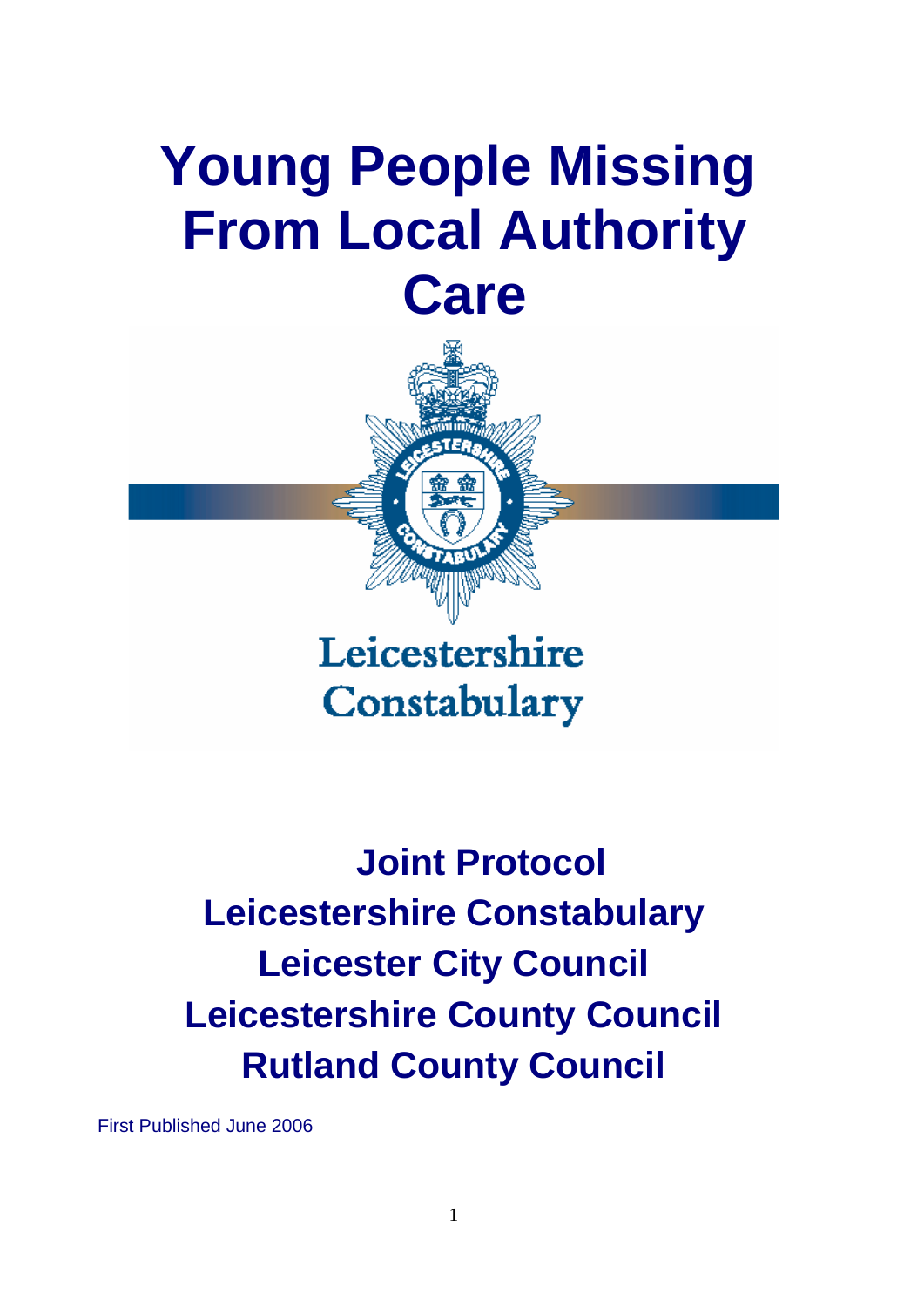# **LEICESTERSHIRE CONSTABULARY LEICESTER CITY COUNCIL LEICESTERSHIRE COUNTY COUNCIL AND RUTLAND COUNTY COUNCIL**

## **Young People Missing from Local Authority Care Joint Protocol**

| <b>Post Responsible</b>   | <b>Ch. Supt. Rollings</b> |
|---------------------------|---------------------------|
| <b>Effective Date</b>     |                           |
| <b>Last Reviewed By</b>   | Insp. M. Simons           |
| <b>Date Last Reviewed</b> | <b>April 2011</b>         |
| <b>Next Review Date</b>   | <b>April 2012</b>         |

## **Equality Impact Assessment**

This protocol has been assessed for its equality impact by Leicestershire Constabulary and through associated stakeholder consultation. Date of Assessment: April 2011.

## **Human Rights Act 1998**

The Human Rights Act 1998 has been considered with regard to this policy. Proportionality has been identified as the key to Human Rights compliance. This means striking a fair balance between the rights of the individual and those of the rest of the community. The right to life and the protection thereof will always be the primary consideration in striking this balance. There must be a reasonable relationship between the aim to be achieved and the means used.

## **Health and Safety Act 1974**

Health and Safety issues have been considered with regard to this policy. Adherence with this policy will therefore ensure compliance with Health and Safety legislation and internal Health and Safety policies.

## **Freedom of Information Act 2000 (Applies to Sections 1 - 5 only)**

Freedom of Information issues have been considered with regard to this policy. Adherence with this policy will therefore ensure compliance with the Freedom of Information Act 2002 and internal Freedom of Information policies.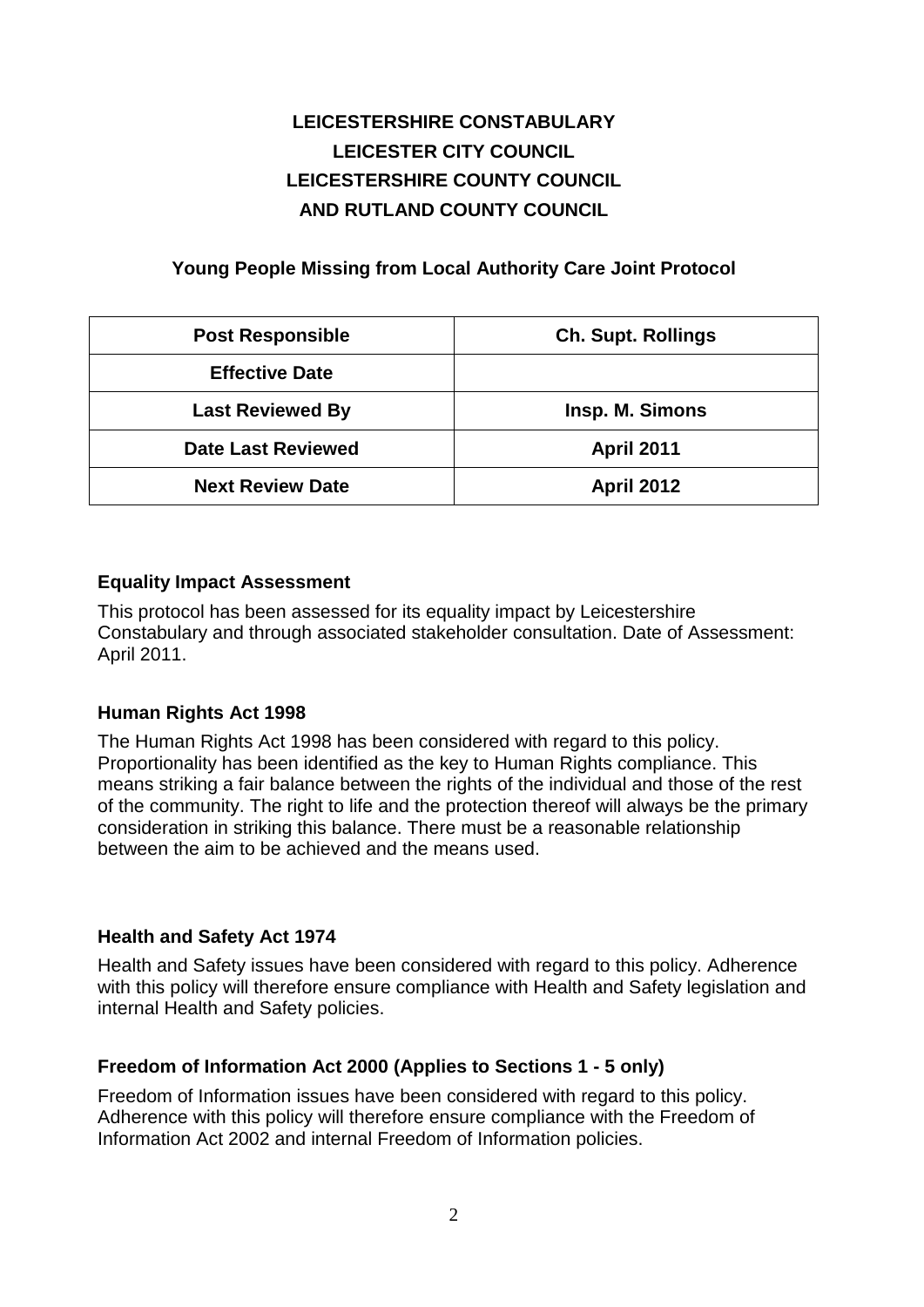## **Data Protection Act 1998**

Data Protection issues have been considered with regard to this policy. Adherence to this policy will therefore ensure compliance with the Data Protection Act 1998 and internal Data Protection policies.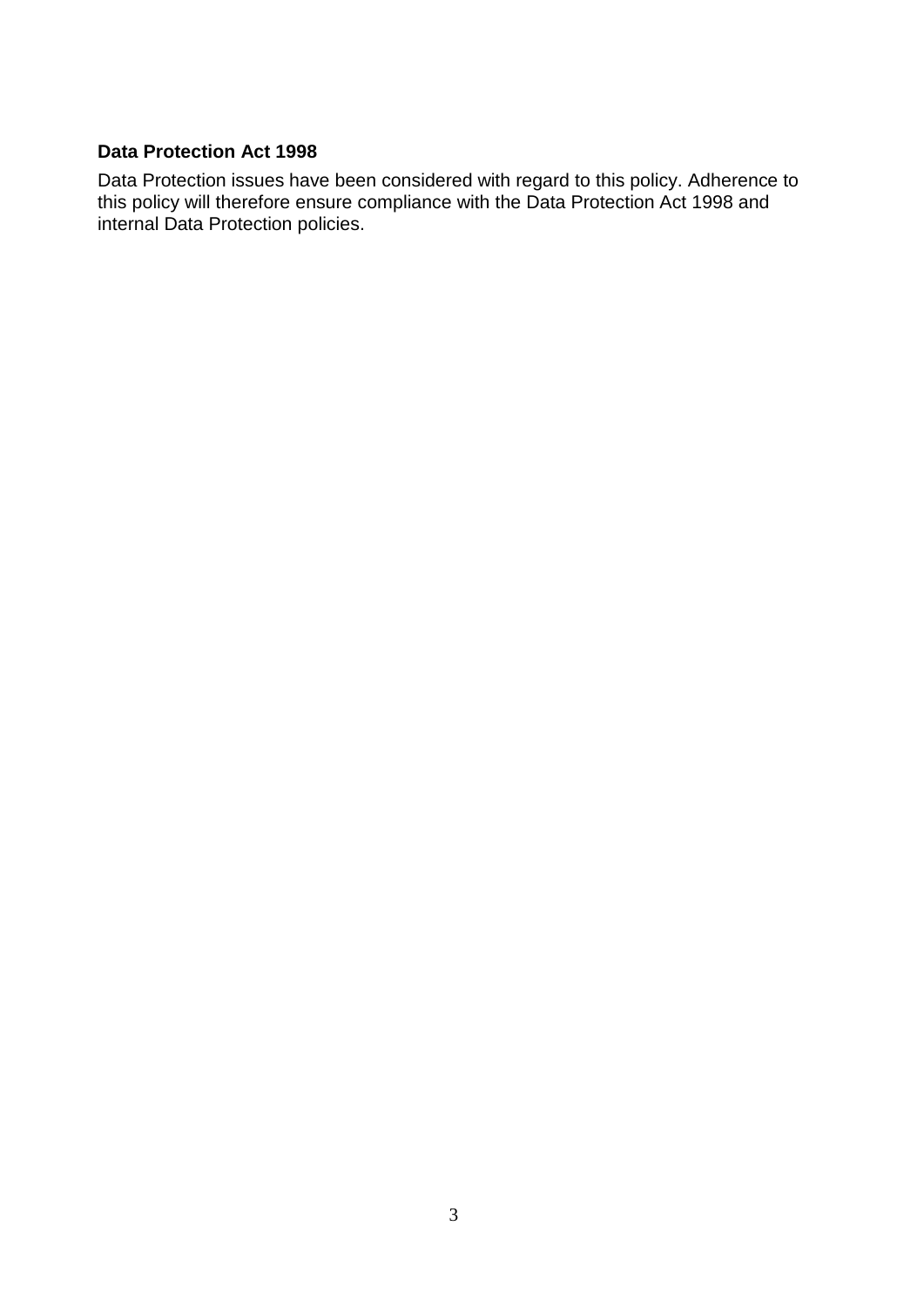# <span id="page-3-0"></span>**Contents**

| 1.  | <b>INTRODUCTION</b>                                                                                                                     | 6              |
|-----|-----------------------------------------------------------------------------------------------------------------------------------------|----------------|
| 1.1 | Aims                                                                                                                                    | $\overline{7}$ |
| 2.  | <b>PREVENTION AND PLANNING</b>                                                                                                          | $\overline{7}$ |
| 2.1 | Safeguarding                                                                                                                            | 9              |
| 2.2 | <b>Care and Control</b>                                                                                                                 | 9              |
| 3.  | ACTION BY CARER TO THE REPORT OF A MISSING YOUNG PERSON                                                                                 | 9              |
| 4.  | THE RISK ASSESSMENT                                                                                                                     | 10             |
| 4.1 | <b>Unauthorised Absence</b>                                                                                                             | 11             |
| 4.2 | Missing with Cause for Concern                                                                                                          | 12             |
| 4.3 | Young people who have repeated missing incidents                                                                                        | 13             |
| 4.4 | Absconded from Local Authority Care                                                                                                     | 13             |
| 5.  | <b>REPORTING TO THE POLICE</b>                                                                                                          | 13             |
| 6.  | INTERNAL AND EXTERNAL COUNTY PLACEMENTS OF YOUNG<br><b>PERSONS</b>                                                                      | 15             |
| 6.1 | Young People from Leicestershire, Leicester or Rutland who are<br>in placements outside the Leicestershire area                         | 15             |
| 6.2 | Young people who are in independent sector placements within the<br>Leicestershire area, placed by Leicestershire, Leicester or Rutland | 15             |
| 6.3 | Missing during an Out of Authority Activity                                                                                             | 15             |
| 7.  | <b>RETURNING YOUNG PEOPLE TO THEIR PLACEMENT</b>                                                                                        | 16             |
| 7.1 | <b>Unauthorised Absence</b>                                                                                                             | 16             |
| 7.2 | Reported Missing With Cause For Concern                                                                                                 | 16             |
| 7.3 | Absconded                                                                                                                               | 16             |
| 7.4 | Young person aged 16 years or older                                                                                                     | 17             |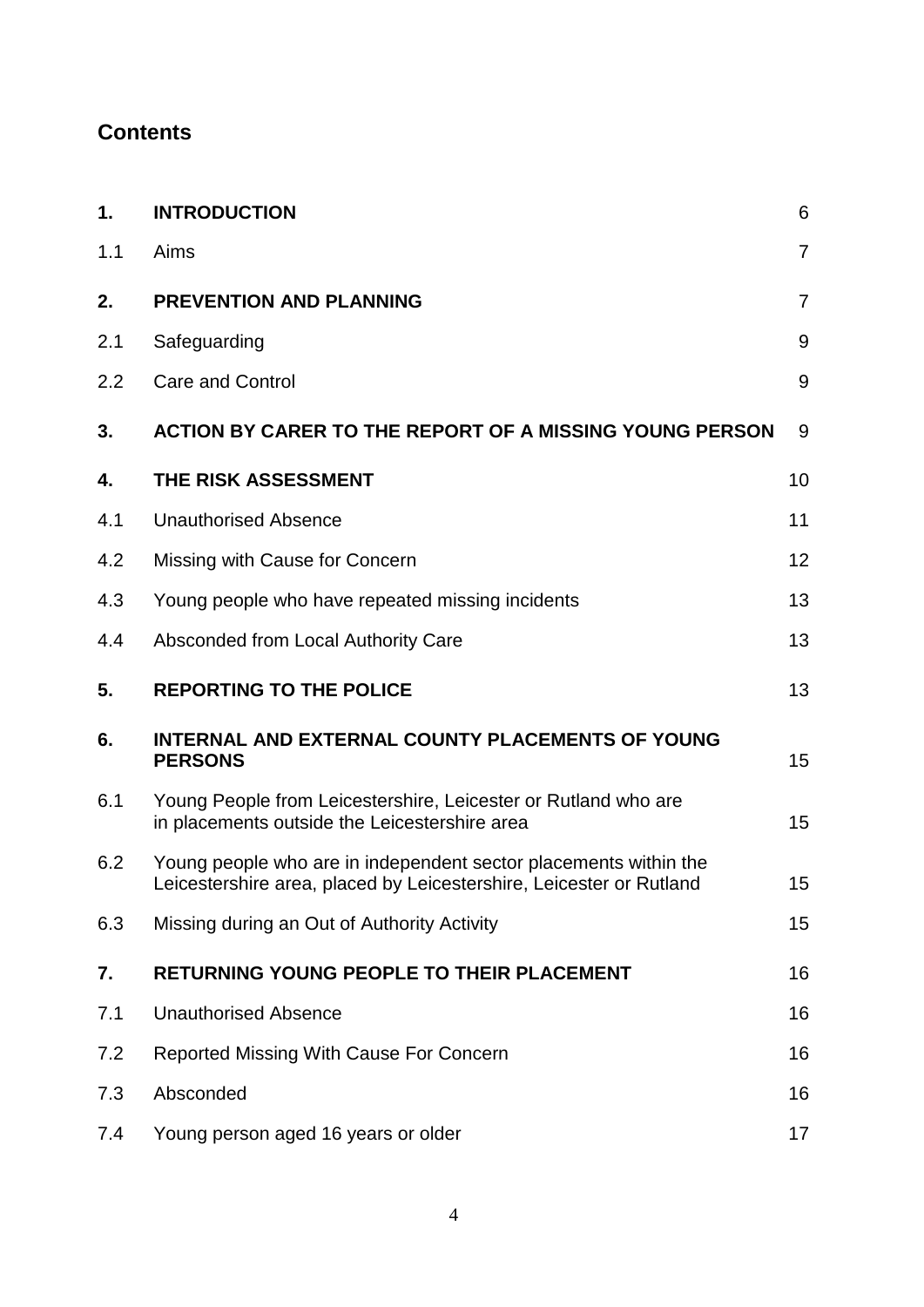| 8.  | <b>EXTENDED ABSENCES</b>                                | 17 |
|-----|---------------------------------------------------------|----|
| 8.1 | Episodes lasting longer than 28 days                    | 17 |
| 8.2 | Actions taken by the police                             | 18 |
| 8.3 | Informing the Media                                     | 18 |
| 9.  | <b>THE RETURN</b>                                       | 19 |
| 9.1 | <b>Voluntary Return</b>                                 | 19 |
| 9.2 | Independent Interview                                   | 19 |
| 10. | <b>RECORDING WITHIN CHILDREN'S SERVICES</b>             | 20 |
| 11. | <b>ARBITRATION ARRANGEMENTS</b>                         | 21 |
| 12. | <b>MONITORING</b>                                       | 21 |
| 13. | <b>TRAINING AND INDUCTION</b>                           | 22 |
| 14. | <b>REVIEW</b>                                           | 22 |
| 15. | <b>HANDLING PERSONAL INFORMATION</b>                    | 22 |
|     | <b>APPENDIX 1 - DEFINITIONS</b>                         | 24 |
|     | APPENDIX 2 - INITIAL RESPONSE TO A MISSING YOUNG PERSON | 26 |
|     | APPENDIX 3 - GPMS MARKING.                              | 28 |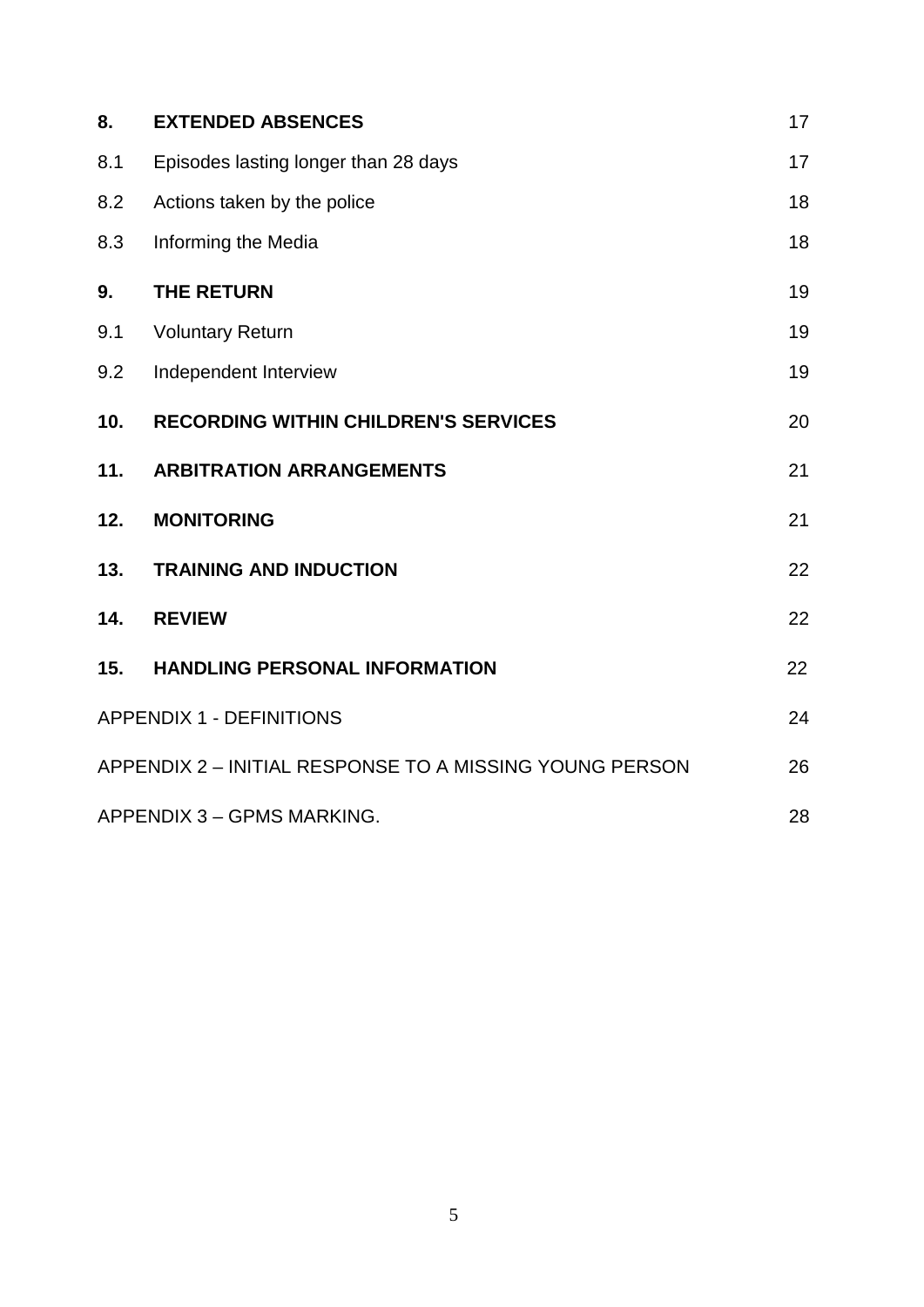## **YOUNG PEOPLE MISSING FROM LOCAL AUTHORITY CARE JOINT PROTOCOL LEICESTERSHIRE CONSTABULARY LEICESTER CITY COUNCIL LEICESTERSHIRE COUNTY COUNCIL AND RUTLAND COUNTY COUNCIL**

First published June 2006

This protocol has been produced following the recommendations contained within The National Policing Improvement Agency *'The Guidance on the Investigation of Missing Persons 2010*). This will be referred to as 'The Missing Persons Policy'. It also reflects the DCSF (now known as the Department of Education) Statutory Guidance on Children who go Missing from Local Authority Care July 2009.

# <span id="page-5-0"></span>**1. Introduction**

-

The arrangements contained within this document are concerned with young people who are in care and who absent themselves from residential or foster care without permission. It concerns young people cared for by other local authorities who are placed in the Leicestershire<sup>[1](#page-5-1)</sup> area and young people from Leicestershire who are living outside the county boundaries.

Young people who go missing from local authority care can place themselves and others at risk. The reasons for their absence can be varied, complex and cannot be viewed in isolation from their previous home circumstances and their experiences of care. Some young people may run away because they are suffering abuse in their placement. If someone goes missing it should be regarded as an indicator of other issues and in many areas such as child exploitation and trafficking, is a key indicator in identifying that young people are experiencing such criminality. Even though some young people go missing on a frequent basis it is important to ensure that the welfare of the young person remains paramount.

It is important, through the risk assessment process, to ensure that resources are targeted at locating those young people who are particularly vulnerable based on an agreed risk assessment.

This protocol defines the roles and responsibilities of all those concerned with this process. The protocol depends on good communication and a willingness by all parties to work together to promote the welfare of young people who are in the care of the local authority, or in public care.

<span id="page-5-1"></span> $1$  The term 'Leicestershire' refers to the geographical area covering Leicester City, Leicestershire County and Rutland local authority areas. This area is coterminous with the Leicestershire Constabulary policing area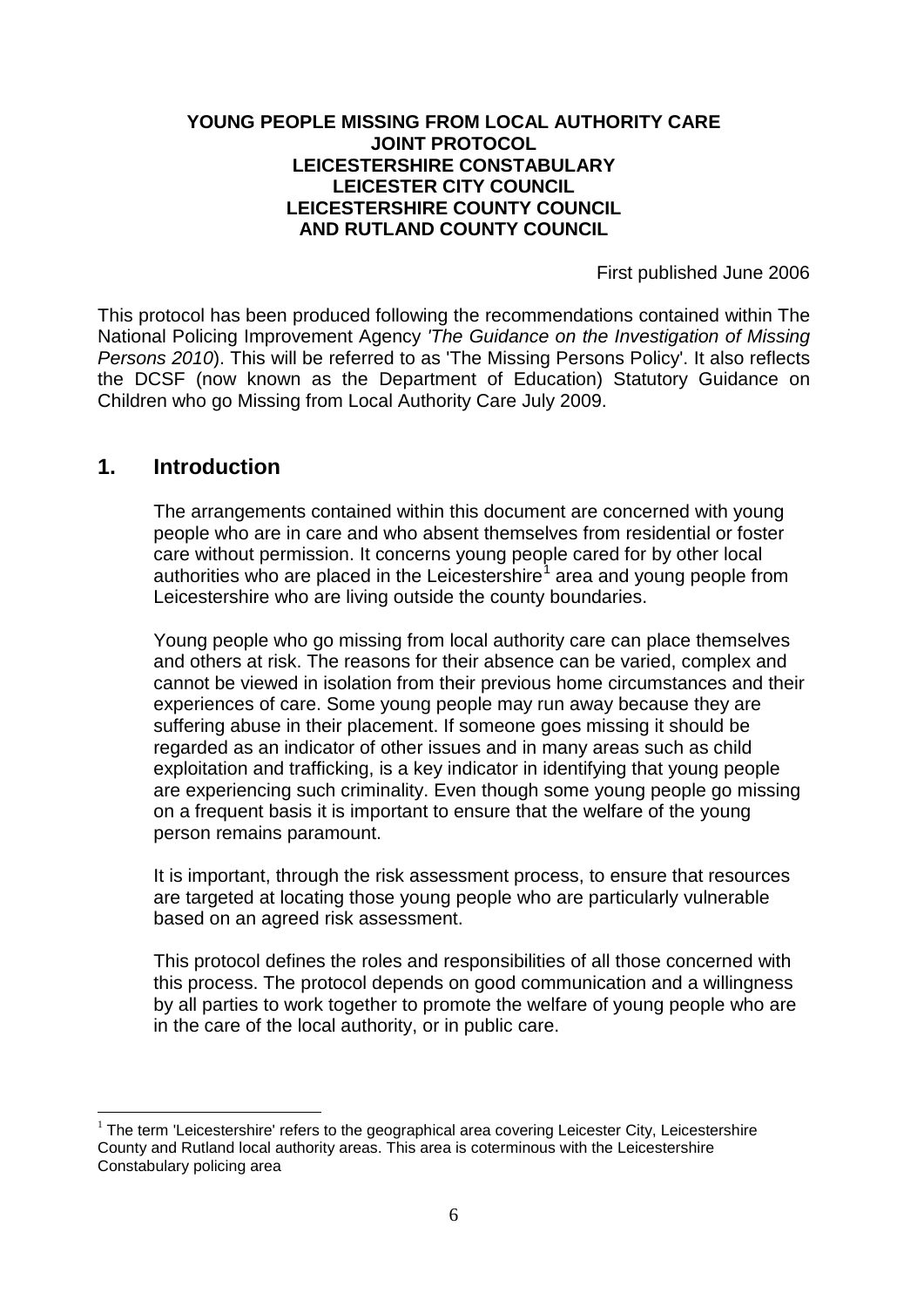This protocol should be read in conjunction with the Safeguarding Procedures. These are available on the LCSB web site at http://www.lscb-llr.org.uk/ For Police Officers the protocol should be read in conjunction with the "Missing from Home Policy" as well as the "Procedure for Investigation & Safeguarding of Young Persons through the use of Child Abduction Warnings" (formerly known as Harbourers' Warnings).

## <span id="page-6-0"></span>[Return to contents](#page-3-0)

## **1.1 Aims**

The aims of this protocol are:

- To develop a high level of co-operation between agencies
- To provide a framework and guidance for the risk management of missing young persons
- To set out the responsibilities and actions required in individual cases based on an agreed risk assessment
- To establish systems for the maintenance of this protocol which includes training and awareness raising
- To effectively manage 'missing from care' procedures at senior and local levels within agencies, including the monitoring and reviewing of these procedures
- To encourage partner agencies to include this protocol in ongoing training and induction programmes.
- To gather information and data both personal and non-personal, where a "missing from care" instance occurs.
- To establish a response to urgent/out of hours referrals from police or other agencies are in place.

## [Return to contents](#page-3-0)

# <span id="page-6-1"></span>**2. Prevention and Planning**

In order to safeguard the welfare of young people it is important to try to reduce the likelihood of running away episodes as well as planning strategies to deal with young people who have run away.

• Prevention measures should start when a young person first arrives in the placement. Strategies should be developed by social workers<sup>[2](#page-6-2)</sup> and carers $3$  to avoid a young person running away.

<sup>-</sup> $2$  Social workers refers to the child's or young person's allocated child care worker

<span id="page-6-3"></span><span id="page-6-2"></span><sup>&</sup>lt;sup>3</sup> 'Carers' refers to both residential workers and foster carers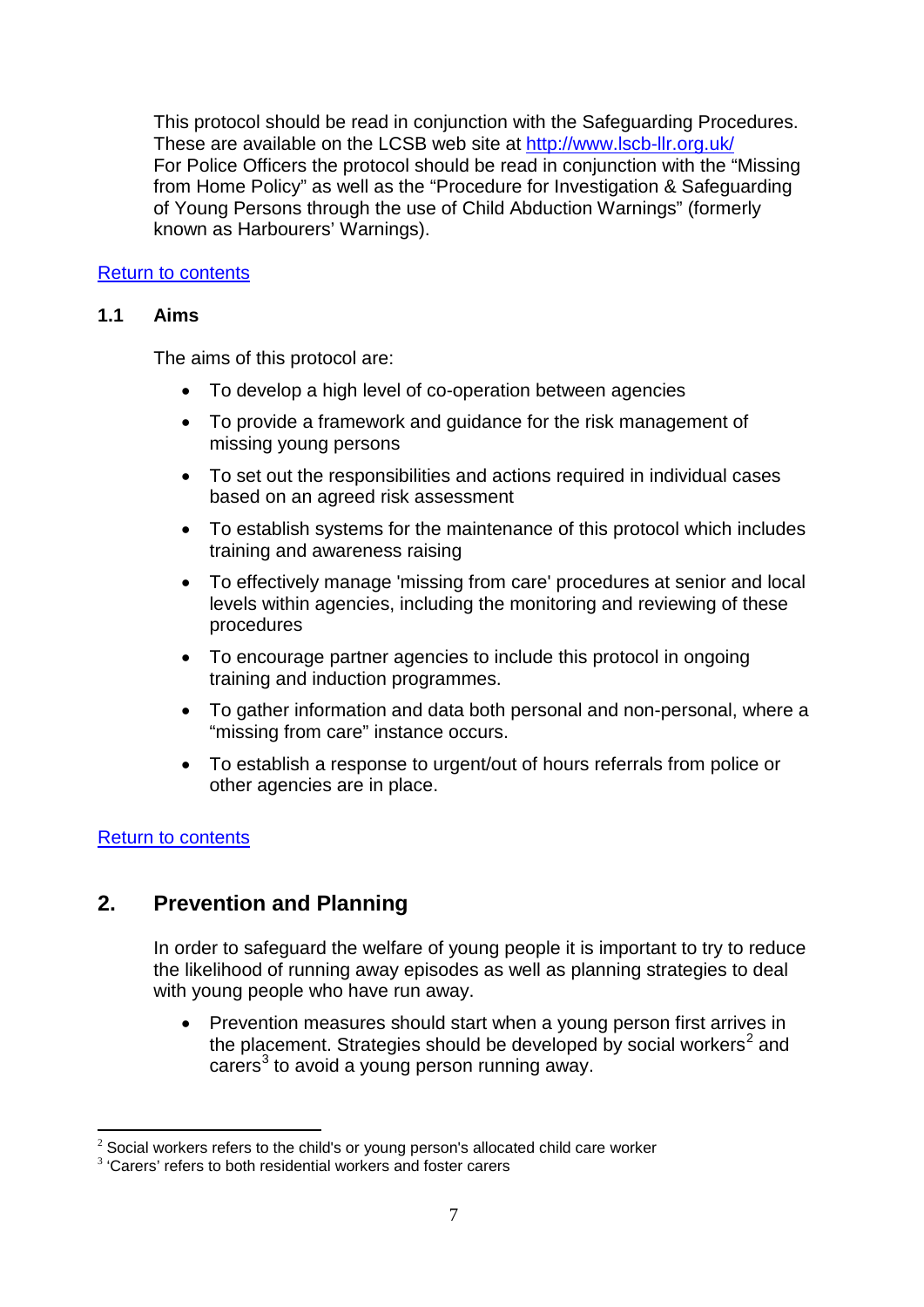- The care plan of the young person should assess the potential risks of going missing. Carers should be given the names and addresses of all the people to whom the young person is likely to want to run to.
- Carers should agree how they will respond to a particular behaviour exhibited or how they will pro-actively manage a particular young person. This will be done with help and advice from the child's social worker.
- Carers should be encouraged to have photographs of children and young people in their care. This is obviously an important tool in the process of tracing a missing person and searching/identification could be hindered without such material.
- Carers should have all the appropriate information available to enable them to be able to report a young person as missing. (Medical information including ailments and medication being taken/required may be particularly important).
- Consideration should be given to consultation with and the direct involvement of other agencies to help manage particular behaviours.
- Patterns of running away should be considered. Some young people are looked after because of their tendency to run away regularly; some young people run away from their placements to family or friends. Other young people may run away from abuse by carers or other young people within the care setting. Young people may also be drawn away from their placement as a result of outside influences such as being drawn into criminality or sexual exploitation.
- A young person's age, level of vulnerability and legal status must be considered in the planning process. A young person who is subject to a care order cannot, for example, just be left at their parent's home. Young people placed with their parents are subject to statutory regulations and the placement requires the permission of a senior social care manager.
- It is also important to start to plan for the young person's return and introduce strategies to address any issues and prevent a further occurrence of the person going missing.
- At each social care meeting there should be discussion about the risks of a young person going missing (Refer to [Appendix 2](#page-25-1) for risk management pro-forma).

Where appropriate, the discussion should include the following and be recorded in the young persons care plan:

- The degree and level of risk the young person presents to themselves and others by going missing.
- The young person's view.
- The parent's view.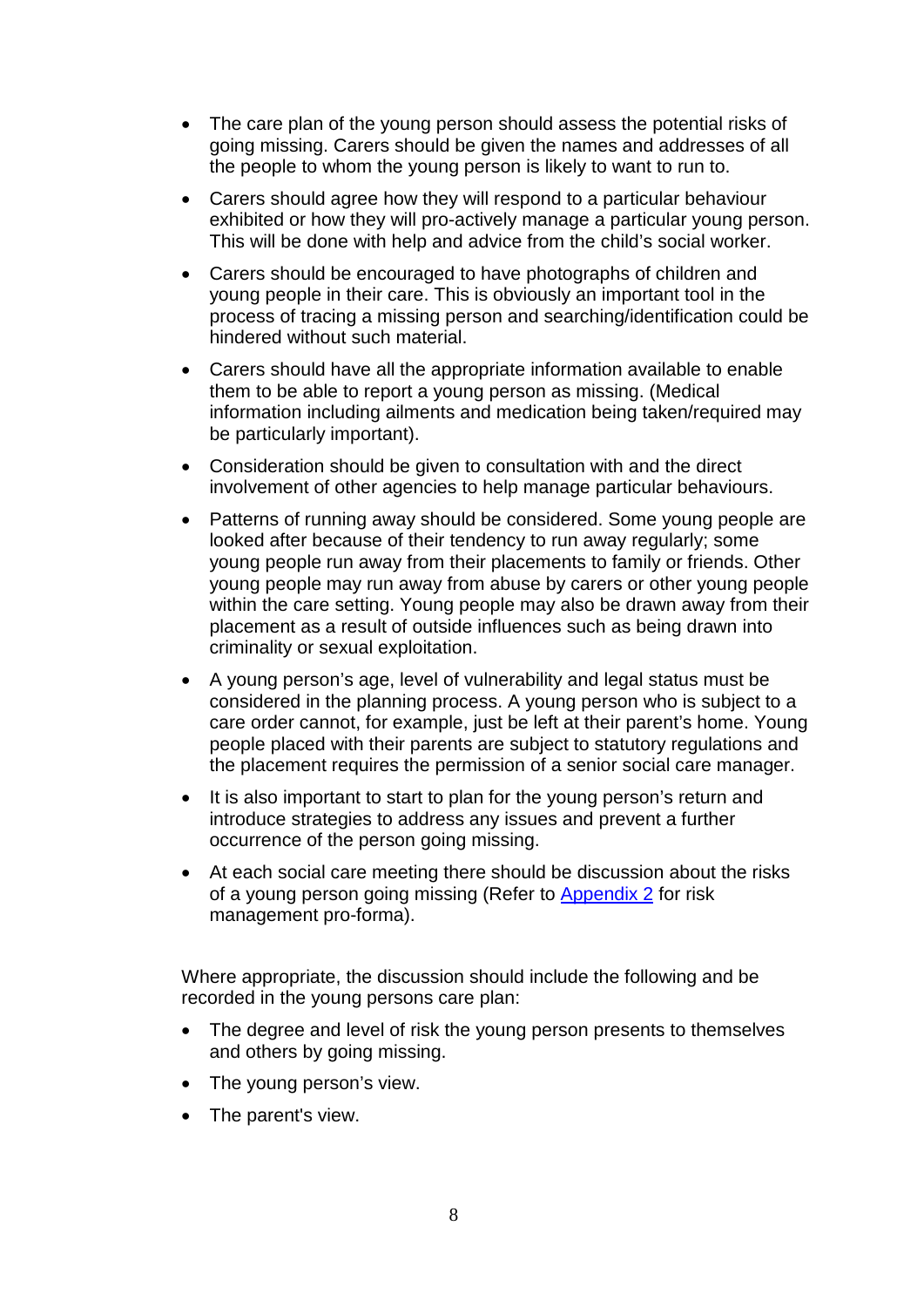**The care plan and relevant information should all be available out of office hours and to those who will be responsible for reporting a missing young person to the police. This will help to guide the carer about what appropriate information can be given to the police.** 

#### <span id="page-8-0"></span>**2.1 Safeguarding**

When children and young people go missing from care there should be a constant awareness of the child protection implications. This might be because children risk being abducted by parents or carers from whom the safeguarding department wishes to protect them. Some young people may be running to unsuitable people and situations.

It is sometimes the case that missing young persons may be the victims of sexual exploitation. This may not come to notice through normal crime reporting as the victims often do not recognise that they are being exploited or are too fearful to make a report.

Persons utilising this protocol should also be mindful of the issues of Human Trafficking in its various forms including:

- Asylum Seekers/Refugees.
- Labour Exploitation.
- Domestic Servitude.
- Criminal Practices.
- Sexual Exploitation.
- Illegal Adoption.
- Forced Marriage.

#### <span id="page-8-1"></span>**2.2 Care and Control**

There needs to be a balance between the young person's wishes and the care and control responsibilities of the carer. If a young person indicates that they propose to leave without permission, staff and carers should not be afraid to assert their authority. This may mean standing in the way, or at least stating forcefully, the reasons why they do not have permission to leave and the likely consequences of the young person's actions. Physical restraint should be used within the guidelines of existing policy and procedures of the care facilities.

## [Return to contents](#page-3-0)

# <span id="page-8-2"></span>**3. Action by Carer to the Report of a Missing Young Person**

When it first appears that a young person might be missing, the residential worker or foster carer should try to find them by undertaking the following: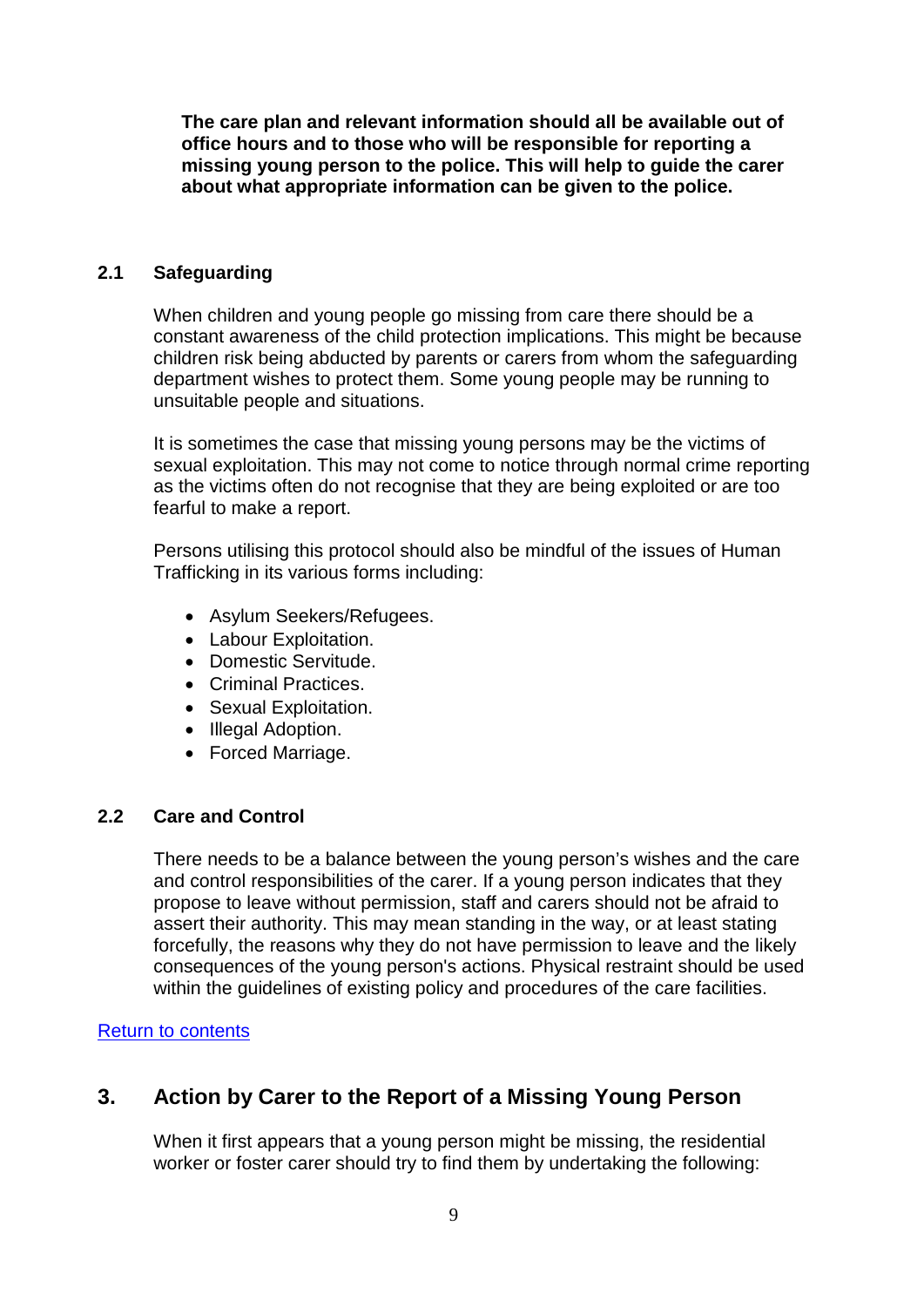- Speak to other members of the household to establish whether the young person is, in fact, missing without permission.
- Consider previously agreed guidance incorporated within the care plan.
- Make enquiries to try to discover the whereabouts of the young person. Such enquiries would normally be made by phone and should include any places where the young person may have gone, including their home address, friends, etc.
- Start a written record of the missing episode.
- Conduct a search of the building including outhouses and attics. Record exactly when and where you have searched and the extent/thoroughness of that search.
- Make a risk assessment. There are 3 possible outcomes to this assessment. (For more details see below and refer to [Appendix 2\)](#page-25-1).

## [Return to contents](#page-3-0)

# <span id="page-9-0"></span>**4. The Risk Assessment**

If the whereabouts of a looked after child is not known, a risk assessment should be carried out to assess the degree of risk. [Appendix 2](#page-25-1) contains the questions considered by the police when they carry out their risk assessment.

In brief, the following points should be considered:

- The age of the young person.
- The vulnerability of the young person, e.g. special educational needs physical/learning disability.
- The young person's legal status, and who has parental responsibility.
- Previous patterns of behaviour e.g. the absence is "out of character" and is considered as being unusual. Also consider where they were found on any previous occasions
- The state of mind/perceived risk, e.g. the young person is considered to be at particular risk by virtue of self harm or being harmed by others.
- Exploitation, e.g. financial or sexual.
- Risk of trafficking.
- Whether the young person is perceived as running to someone or running from a situation.

A risk assessment concludes with the decision that a young person falls into one of the following three categories. Young people can move from one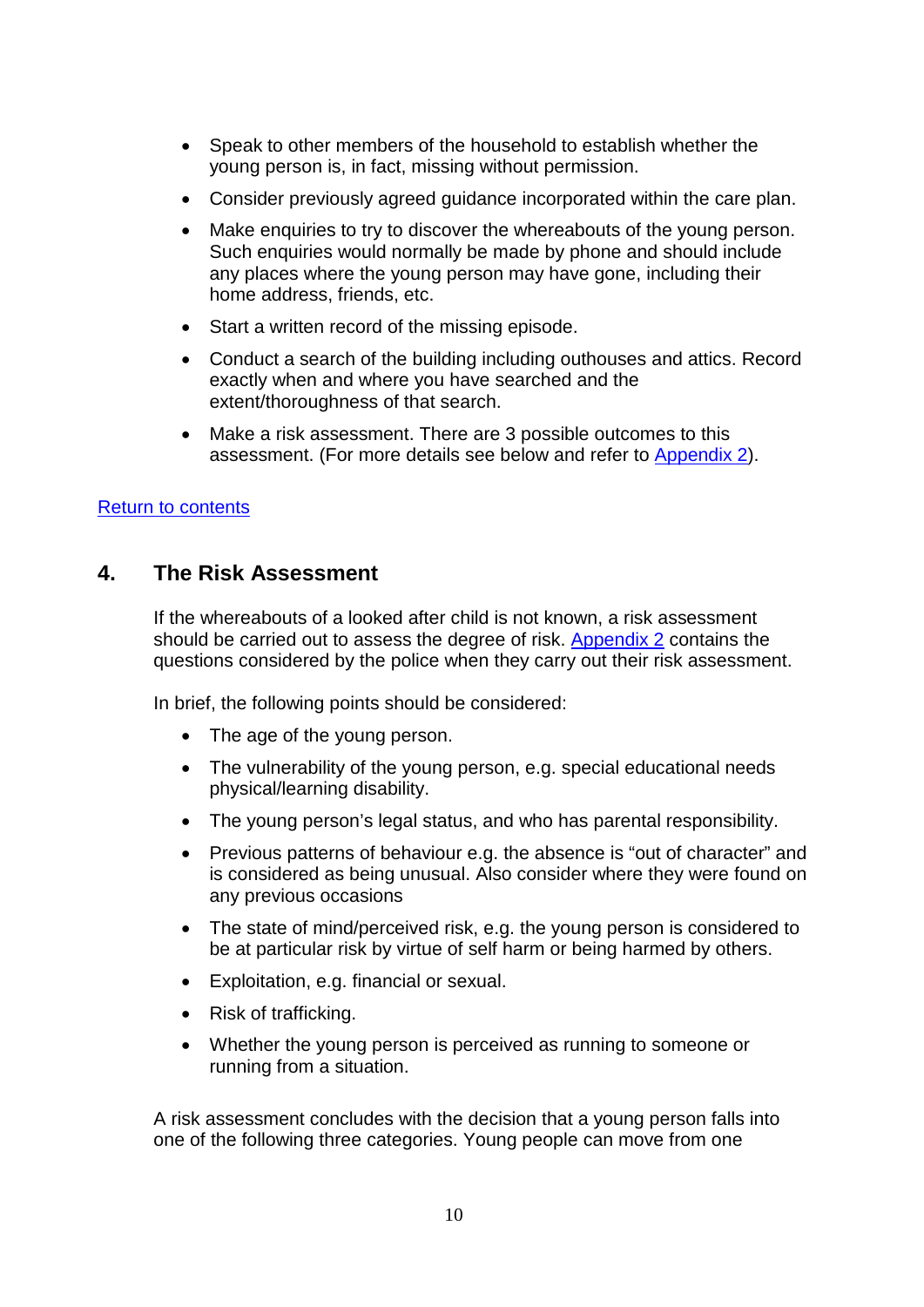category to another so risk assessments should be repeated at regular intervals.

## <span id="page-10-0"></span>**4.1 Unauthorised Absence**

## **Children and young people in this category are not required to be reported to the police.**

This category includes:

- Young people who have been absent for a short period, who are not considered at risk and who may just be just testing boundaries.
- Young people who stay out longer than agreed, either on purpose or unwittingly. This kind of boundary-testing activity is well within the range of normal teenage behaviour and should not come within the definition of 'missing' for the purposes of this protocol.
- Young people who choose to absent themselves and are known to be staying at locations that are deemed unauthorised. This will cause concern; however they should be managed within existing procedures such as planning/strategy meetings and may involve the police without necessarily reporting the young person as 'missing'.

Young people who fall within the category of 'unauthorised absence' must be the subject of continuous assessment whilst they remain absent. During their absence circumstances may change and carers need to be in a position to respond. In this phase carers should continue to take all reasonable/ practical steps to establish the whereabouts of the young person and encourage them to return.

Where the young person's location has been established and carers believe that a breach of the peace would be likely should they physically attempt to bring the young person back, the police may be requested to attend the address jointly with care staff in order to prevent such an occurrence. This attendance may form part of a "scheduled" response rather than an "immediate" response, depending on the individual circumstances.

The risk assessment form found at [Appendix 2](#page-25-1) should be used to help determine when a young person has moved to the category of 'missing with cause for concern' rather than unauthorised absence.

It is possible for young people on care orders to be included in the category of unauthorised absence. Their care plan and current placement may however have been agreed by the court. Any stay with parents that is not part of an approved contact arrangement would need to be agreed by a senior manager in Children's Services [4] under the 'Placement with Parents' procedures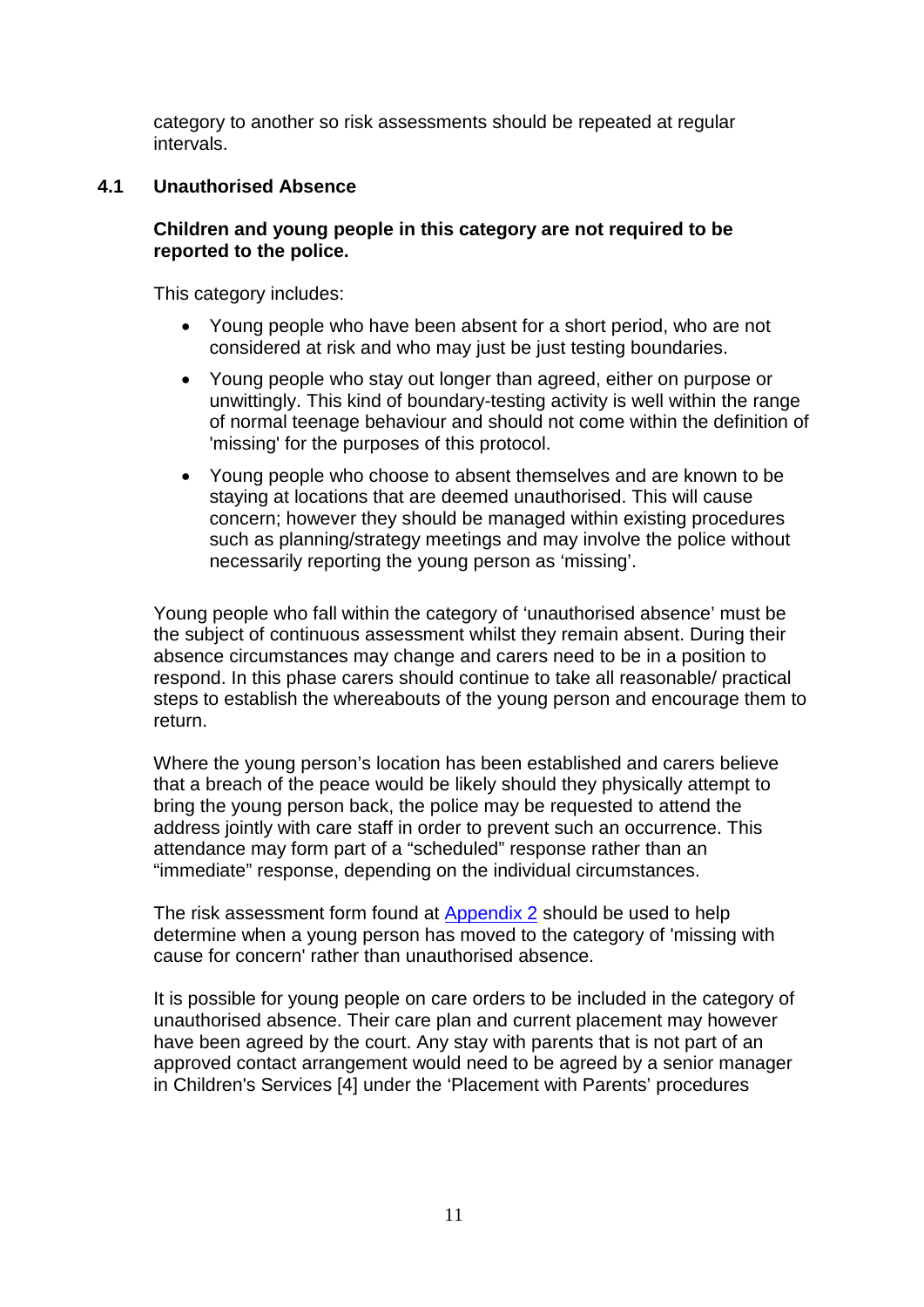[4] The term 'Children's Services' is used to describe the social care services provided by the Children and Young People's Service within each local authority.

## <span id="page-11-0"></span>**4.2 Missing with Cause for Concern**

## **Young people who are missing with cause for concern should be reported to the police**.

There will be a wide range of circumstances when children and young people are missing with cause for concern. These will range from young people at risk of homicide; abduction or risk of exploitation to young people will go voluntarily into risky situations.

The police also carry out a risk assessment and identify three levels of risk. Young people up until their 17th birthday will always be categorised as being at high or medium risk. (More details about this risk assessment process can be found in *Appendix 2.*)

| <b>HIGH RISK</b>                                                                                                                                                                                                                                                                                                                      |                                                                                                                                                                                                                                                                                                                                                                                                                                                                                                                                                                                                                                  |
|---------------------------------------------------------------------------------------------------------------------------------------------------------------------------------------------------------------------------------------------------------------------------------------------------------------------------------------|----------------------------------------------------------------------------------------------------------------------------------------------------------------------------------------------------------------------------------------------------------------------------------------------------------------------------------------------------------------------------------------------------------------------------------------------------------------------------------------------------------------------------------------------------------------------------------------------------------------------------------|
| Degree of risk                                                                                                                                                                                                                                                                                                                        | <b>Police response</b>                                                                                                                                                                                                                                                                                                                                                                                                                                                                                                                                                                                                           |
| The risk posed is immediate<br>and there are substantial<br>grounds for believing that the<br>subject is in danger through<br>their own vulnerability; or<br>may have been the victim of<br>a serious crime; or the risk<br>posed is immediate and<br>there are substantial<br>grounds for believing that the<br>public is in danger. | This category requires the immediate deployment of<br>police resources and a member of the BCU senior<br>management team or similar command level must be<br>involved in the examination of initial enquiry lines<br>and approval of appropriate staffing levels. Such<br>cases should lead to the appointment of an<br>Investigatory Officer and possibly a Senior<br>Investigating Officer (police). There should be a<br>press/media strategy and/or close contact with<br>outside agencies. Family support should be put in<br>place. The NPIA Missing Persons Bureau should be<br>notified of the case without undue delay. |

| <b>MEDIUM RISK</b>                                                                                             |                                                                                                                                                                    |
|----------------------------------------------------------------------------------------------------------------|--------------------------------------------------------------------------------------------------------------------------------------------------------------------|
| Degree of risk                                                                                                 | <b>Police response</b>                                                                                                                                             |
| The risk posed is likely to<br>place the subject in danger<br>or they are a threat to<br>themselves or others. | This category requires an active and measured<br>response by police and other agencies in order to<br>trace the missing person and support the person<br>reporting |

| <b>LOW RISK</b>                                                                 |                                                                                                                                                                                                                      |
|---------------------------------------------------------------------------------|----------------------------------------------------------------------------------------------------------------------------------------------------------------------------------------------------------------------|
| Degree of risk                                                                  | <b>Police response</b>                                                                                                                                                                                               |
| There is no apparent threat<br>of danger to either the<br>subject or the public | In addition to recording the information the Police<br>National Computer, the police will advise the person<br>reporting the disappearance that following basic<br>enquiries and unless circumstances change, police |
| No young person who is<br>under the age of 17 and                               | will not carry out further active enquiries. The<br>missing person's details will be passed to National                                                                                                              |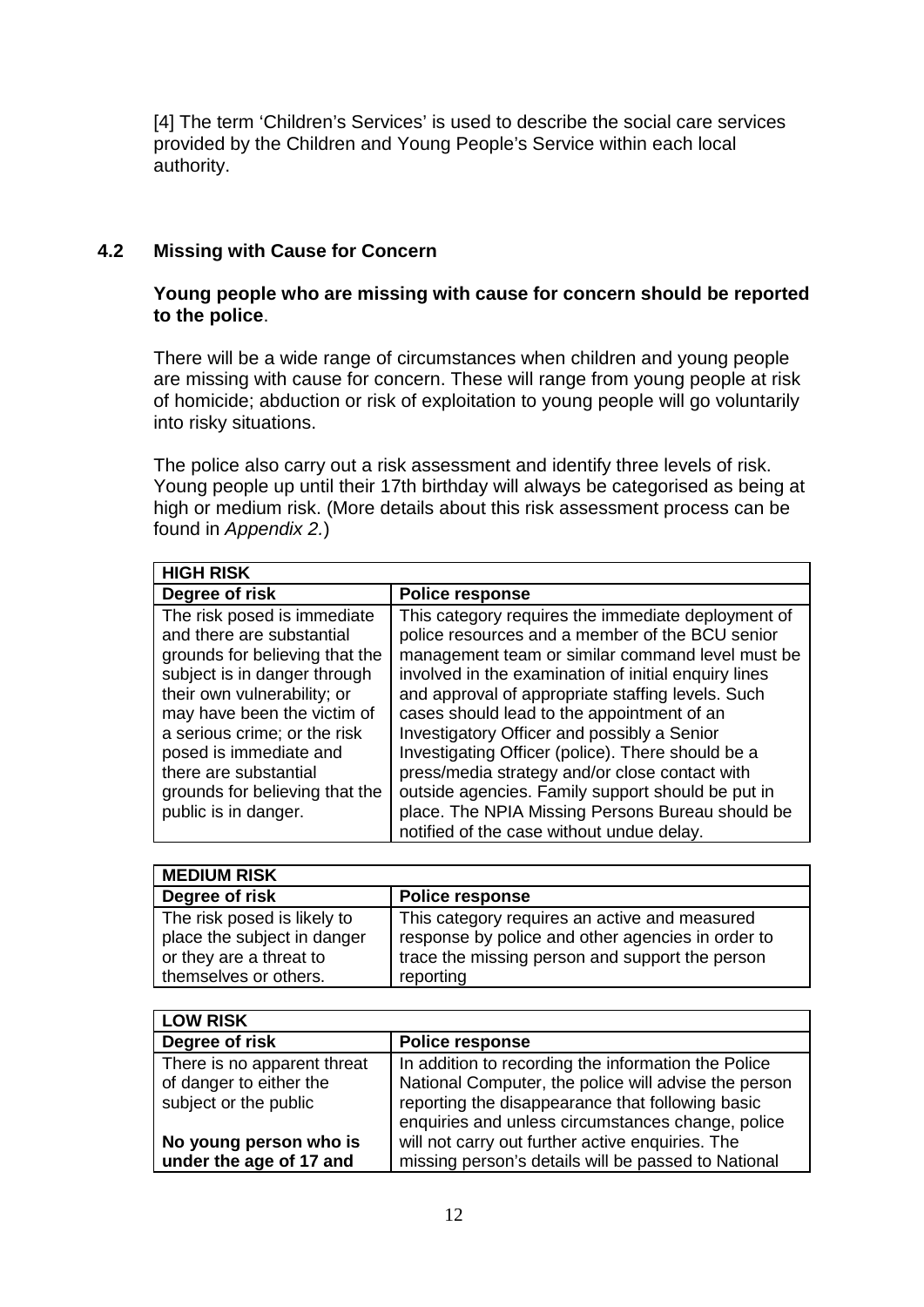| who is missing is ever<br>classed as 'low risk'. | Missing Persons Helpline (NMPH) in line with the<br>national protocol. Low risk missing persons,<br>however, must be kept under review as risk can |
|--------------------------------------------------|----------------------------------------------------------------------------------------------------------------------------------------------------|
|                                                  | increase with the passage of time.                                                                                                                 |

#### <span id="page-12-0"></span>**4.3 Young people who have repeated missing incidents**

Young people who have repeated incidents should be the subject of multiagency planning meetings. These should start at a local level but, if the incidents of running away continue, a formal multi-agency strategy meeting should be convened.

## <span id="page-12-1"></span>**4.4 Absconded from Local Authority Care**

#### **Young people who are in the absconded category should be reported to the police.**

This relates to a young person who is missing and is in breach of a legal requirement, such as a care order, which carries a power of arrest, including Section 46 Children Act (police protection) and Section 38(6) Police and Criminal Evidence Act 1984. It also applies to young people in breach of court or police-imposed curfew orders.

#### [Return to contents](#page-3-0)

# <span id="page-12-2"></span>**5. Reporting to the Police**

**In the case of a young person who goes missing and there is a significant risk of immediate harm to that person, an urgent response may be required. In these exceptional circumstance the person reporting should dial 999, explain the circumstances of the child's disappearance and the reason(s) for the concern.** 

**The police can (with the permission of a senior officer) issue a Child Rescue Alert. This involves immediate high profile publicity about a child's disappearance.** 

To inform the police about a missing young person dial **0116 222 2222**. The operator answering the call will take the necessary information or will put you through to the right person. **The police will give an incident number. It is important that a note is kept of this number.** 

The decision to report to the police a young person 'missing with cause for concern' or 'absconded' should, if possible, be taken by residential staff in consultation with senior colleagues. If this is not possible line managers should review the circumstances of young people who have been reported missing to see if the correct procedures have been followed.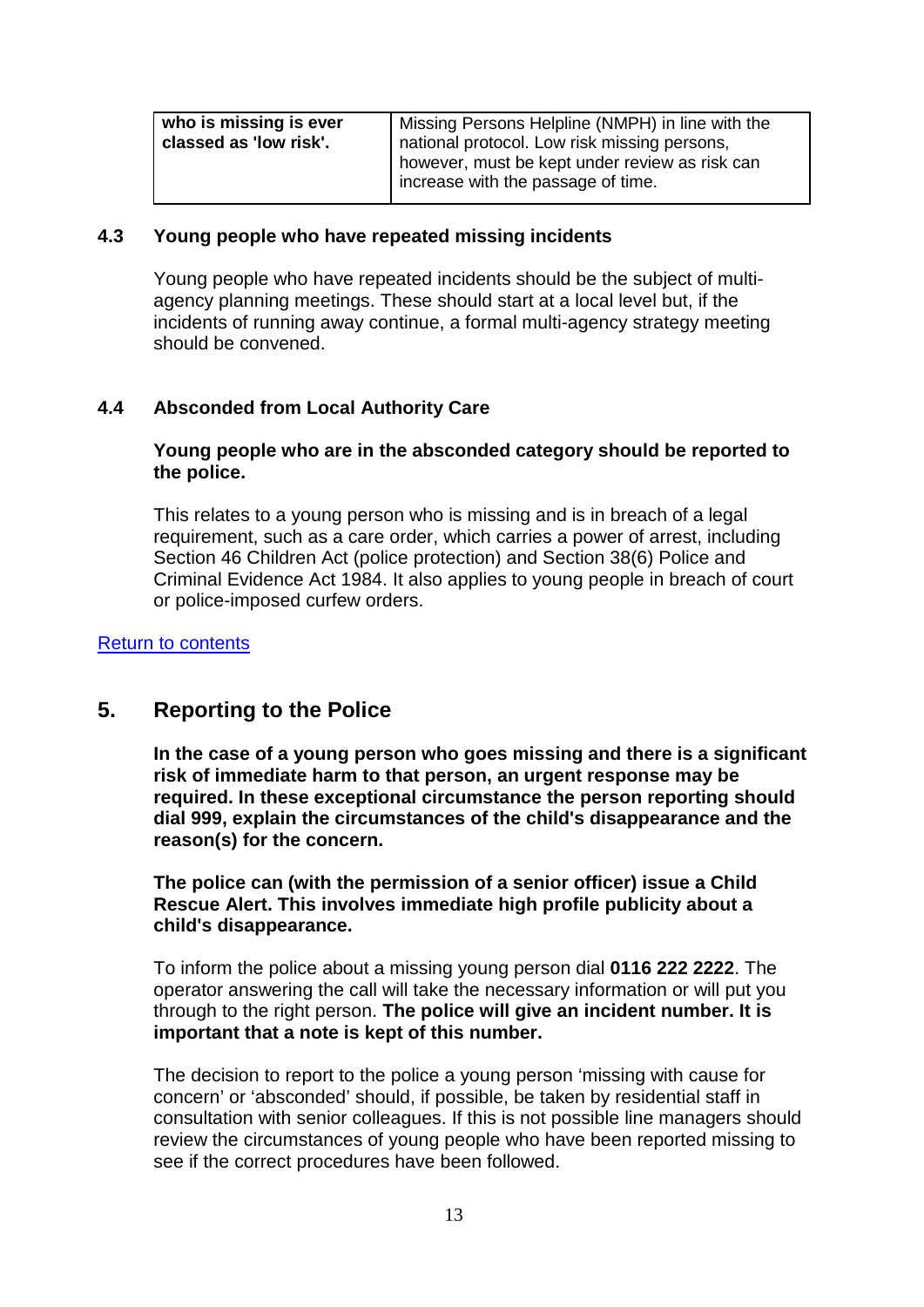Foster carers should discuss their risk assessment with their fostering social worker or with the child's social worker. Outside office hours foster carers should first seek advice from the Foster Carer's Support Line or from the Emergency Duty Team.

Parents and those with parental responsibility for the child or young person, should be notified by the carer.

When the police receive a notification that a young person is 'missing with cause for concern', they will need immediate information to help them to search for the missing person. As part of their efforts to locate the young person they will normally ask to search the home of the young person. This search will include looking in outbuildings and accessible attic spaces. If carers can demonstrate by their written record that they have carried out a thorough search the police officers may not have to repeat this process, thereby enabling them to concentrate on their missing person enquiries elsewhere.

It is acknowledged that these searches are very disruptive. Every effort will be made by the police to keep searches in the middle of the night to a minimum, although the need to search should be balanced against the degree of risk associated with 'cause for concern'.

If the police have reason to believe that a young person has gone to another police area they will liaise with that police area.

As a minimum, the following Information must be made available to the police:

- A current description of the young person.
- The time and date a young person was last seen and with whom.
- A recent photograph.
- The family/ home address.
- Any previous history of going missing in as much detail as possible, e.g. dates and times of missing episodes, from where missing and, especially, to where they were traced.
- Their known acquaintances.
- Their mobile phone number(s).
- Any relevant medical information.
- Any circumstances which increase the risk to the young person.
- A young person's immigration and nationality status, if this is relevant.
- Any marks, scars and tattoos that would assist in any identification of the missing young person.

#### [Return to contents](#page-3-0)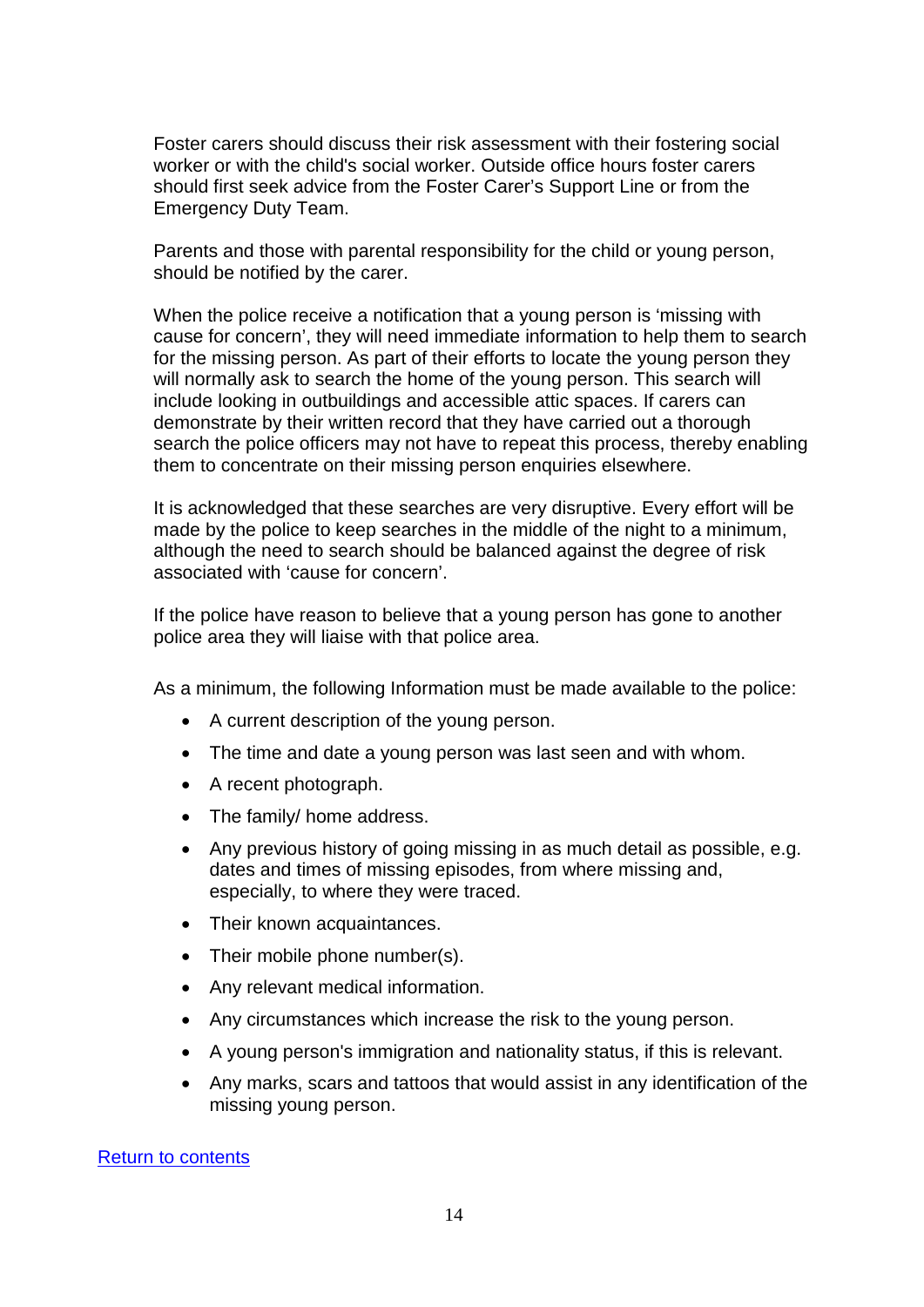# <span id="page-14-0"></span>**6. Internal and External County Placements of Young Persons.**

It is acknowledged that young persons will be placed within the areas of Leicestershire, Leicester and Rutland by external Local Authorities. Conversely, it is also understood that young persons normally domicile in Leicestershire, Leicester and Rutland will be placed externally. There will be a requirement to record instances of the young persons being missing and this protocol should be utilised during those occurrences.

## <span id="page-14-1"></span>**6.1 Young People from Leicestershire, Leicester or Rutland who are in placements outside the Leicestershire area**

There is an expectation that the local police and the allocated social worker will be informed. Part of the commissioning arrangements should include obtaining information about the agency's missing protocol. If it seems that the young person is running back to their home authority, close liaison will be needed between the two police forces.

The procedures regarding risk management and planning/strategy meetings should apply regardless of where a young person is placed.

## <span id="page-14-2"></span>**6.2 Young people who are in independent sector placements within the Leicestershire area, placed by Leicestershire, Leicester or Rutland**

This protocol applies to this group of young people. It is the responsibility of the placing local authority to ensure that the providers they commission implement this protocol.

## <span id="page-14-3"></span>**6.3 Missing during an Out of Authority Activity**

The person in charge of the external activity will:

- Notify the local police in that area.
- Notify a senior manager.
- Institute a local search if staffing levels permit.

## <span id="page-14-4"></span>[Return to contents](#page-3-0)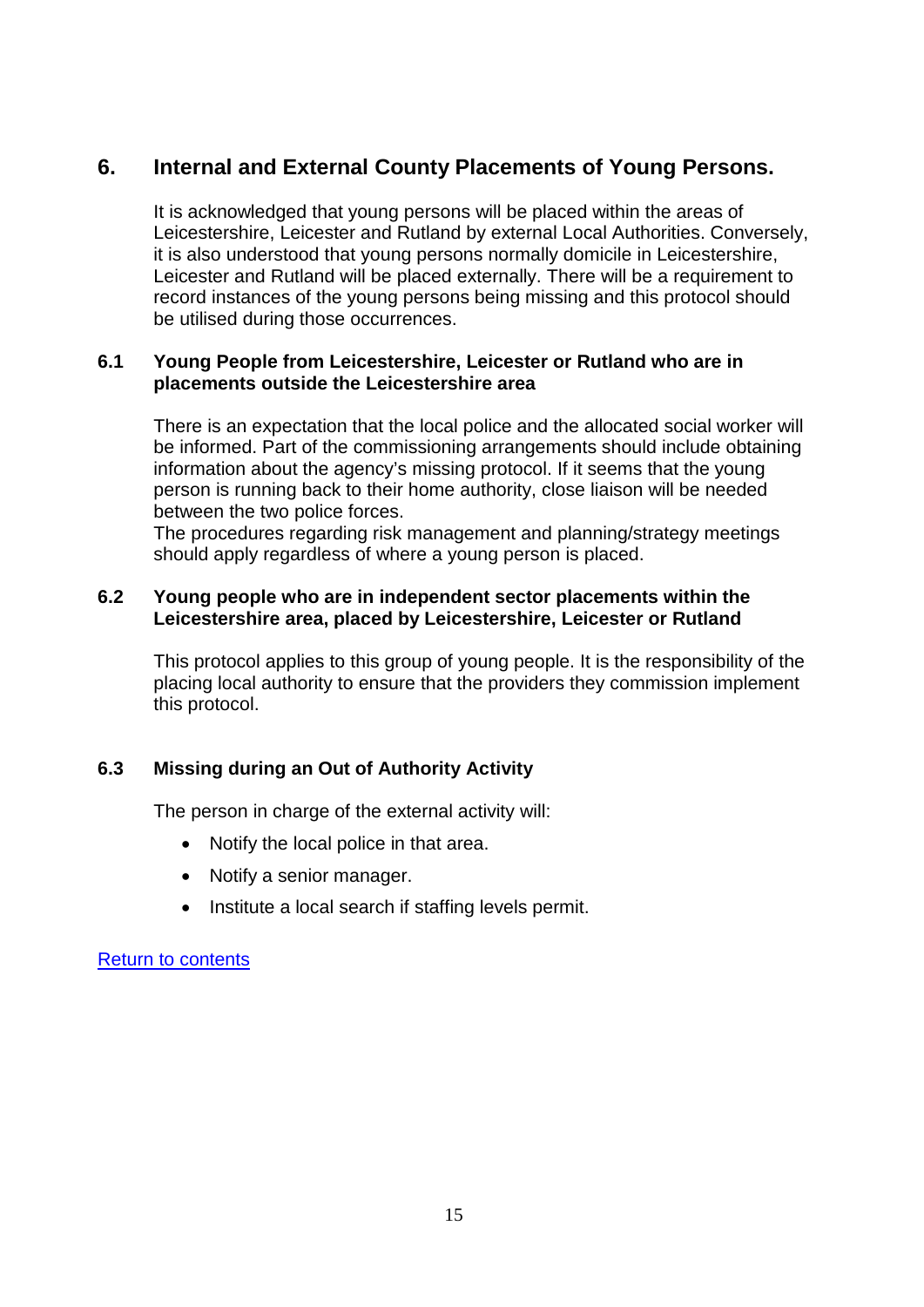# **7. Returning Young People to their placement**

Whoever locates a young person has a responsibility to try to find out why the young person has run away. This may be the only opportunity a young person has to report abuse, bullying or mistreatment in order to avoid returning to an abusive care setting. If this does occur, the young person should not be returned to their placement until the EDT (Emergency Duty Team), or CAIU (Child Abuse Investigation Unit) or the young person's social worker has been contacted to enable child protection procedures to be initiated.

## <span id="page-15-0"></span>**7.1 Unauthorised Absence**

There will be occasions when a young person is located but there will be a risk if the "carer" goes alone to try to return that young person to his or her placement.

In these circumstances the Emergency Duty Team can be approached for assistance out of office hours or residential carers and field social workers can make a joint visit.

In circumstances where there is risk of violence or a likely breach of the peace, the police may also be asked to attend. This may amount to a "scheduled" (non-urgent) attendance rather than an "immediate" response, depending on the individual circumstances.

## <span id="page-15-1"></span>**7.2 Reported Missing With Cause For Concern**

If the young person contacts the placement or the police and asks to return, it is the responsibility of the placement and placing authority to ensure the young person's return.

The use of taxis should be considered, with the possibility that a young person may have to contribute towards the costs. Otherwise the placing authority is responsible for the cost.

If collecting the young person from a particular location involves a likelihood of danger or breach of the peace, then the police may also be asked to attend. This may amount to a "scheduled" attendance rather than an "immediate" response, depending on the individual circumstances.

If the police locate a young person, who has been reported missing themselves, they may be able to assist in the transportation of the young person.

## <span id="page-15-2"></span>**7.3 Absconded**

The police will generally be responsible for the return of these young people to their placement.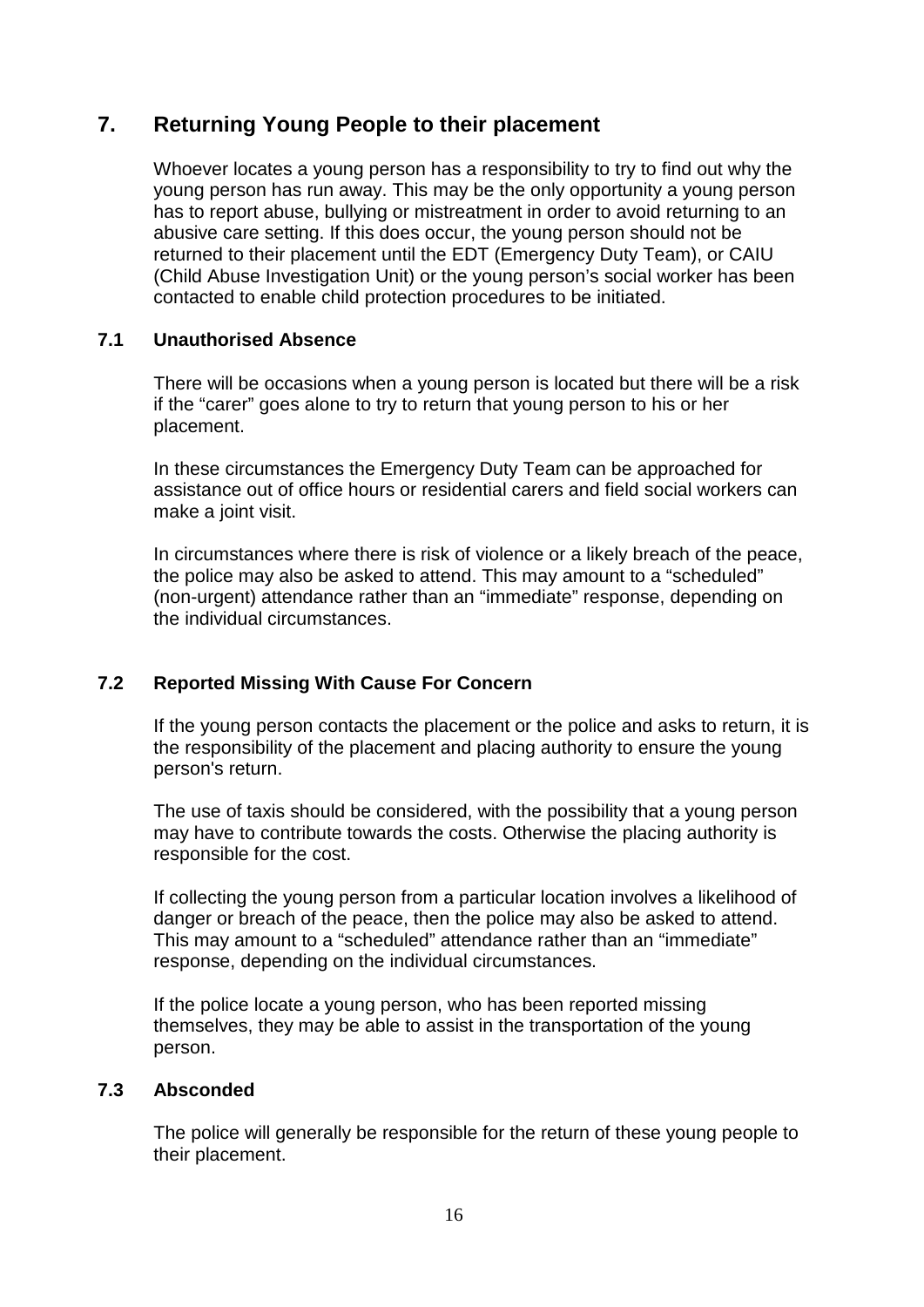## <span id="page-16-0"></span>**7.4 Young person aged 16 years or older**

If a young person is aged over 16 years, the police have limited powers to enforce a return if the young person resists, especially if they are accommodated under section 20 or are a Section 24 (care leaver) and are not subject of a care order.

Where a missing young person is over 16 years, prior discussions should take place to assess whether the police or children's services have the legal powers to enforce a return.

Within this context special consideration should be given to the needs of care leavers, (including unaccompanied asylum seeking young people). Although some of them may decline to have contact with the relevant safeguarding department, efforts should continue to be made to have contact with them.

## [Return to contents](#page-3-0)

# <span id="page-16-1"></span>**8. Extended Absences**

Any young person missing for 24 hours should be reported to the Assistant Director (or equivalent) within Leicester, Leicestershire or Rutland Children's Services Departments.

If the young person is a Ward of Court, the court will be informed.

Any young person missing for five days (or fewer depending on the risk assessment) will be subject to a joint meeting that will include, as a minimum, children's services and the police, to discuss further actions that may be taken to recover the young person. The respective Local Policing Unit Commander or his or her nominee will represent the police at this meeting. The Assistant Director and Director of Children's Services will also be informed.

In all cases, the duty for ensuring that reports are prepared, meetings are held and notifications are completed rests with the allocated social worker.

The National Missing Persons Helpline (0500 700 700) has a specialist Missing From Care Service (020 8392 4527). They will provide help, support and publicity for children who are missing from care. They also provide a 'Message Home Helpline' to help a child missing from care to get back in touch (0800 700 740). Details of this service should be made available to young people in care. This phone number is in every telephone kiosk in the UK.

## <span id="page-16-2"></span>**8.1 Episodes lasting longer than 28 days**

Whenever a young person is missing for 28 days, or if considered necessary, before hand, a multi-agency Strategy Meeting should be held, attended by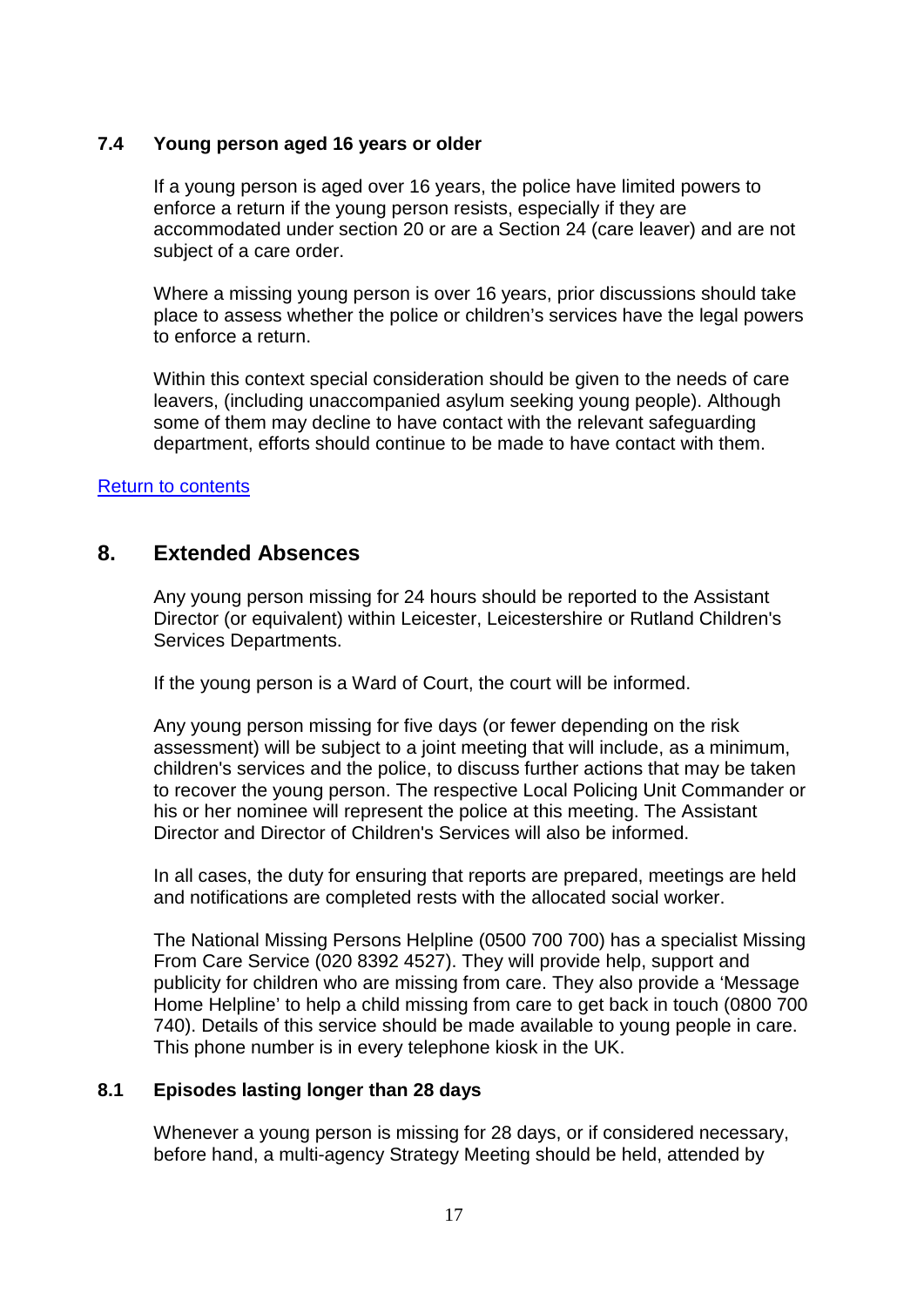senior Children's Services' managers and senior police representatives, together with other appropriate staff from both agencies. At this meeting these senior officers should elicit a clear statement of the actions being taken in respect of the absence and should be satisfied that everything possible is being undertaken.

Whilst the young person remains missing, their case should remain open on the Children's Services database and should be reviewed at three-monthly intervals by an officer at Assistant Director level to ensure that actions are being taken to recover the young person. The Assistant Director will communicate the outcome of this review to the respective Area Chief Inspector (Operations). They will agree any future joint action.

All police missing person's files will remain live until the person is traced or until the Area Chief Inspector (Operations) in consultation with the respective Assistant Director, is satisfied that all lines of enquiry have been exhausted. They will then forward the file to their appropriate line managers who will make the final decision as to whether to file or otherwise.

Where the decision to file has been made, the Operations Intelligence Bureau (OIB) will be responsible for bringing forward the file on persons who remain missing for review by the appropriate senior managers, 12 months after the file date.

## <span id="page-17-0"></span>**8.2 Actions taken by the police**

On receipt of a missing notification the police will make an entry on the Police National Computer (all risk levels). For high-risk cases they may also inform the National Missing Persons Helpline (0500 700 700). For medium risk cases the Helpline may be informed after 72 hours (14 days for low risk cases). The police also inform the National Missing Persons Bureau of all cases where the young person has been missing for 14 days.

## <span id="page-17-1"></span>**8.3 Informing the Media**

The police will be responsible for liaising with the media regarding a young person missing from the care of the local authority; this may be arranged at local level under the direction of the Area Chief Inspector (Operations) or another member of the BCU Senior Management Team. A decision to publicise by media will always be made in consultation with the placing authority's Children's Services and with prior notification, in order to allow all interested parties, including the parents, to be informed (see note on Wards of Court made above).

## <span id="page-17-2"></span>[Return to contents](#page-3-0)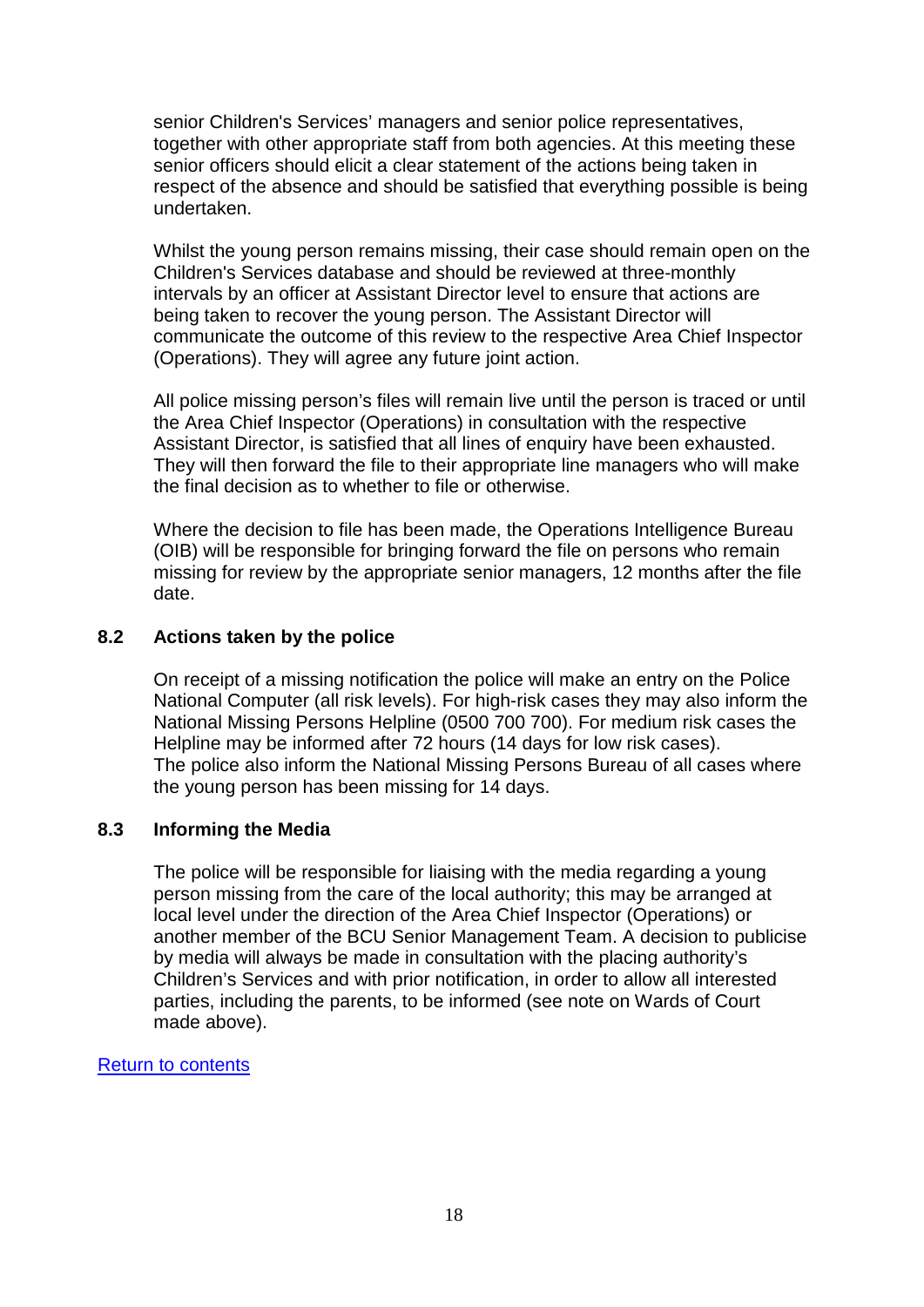# **9. The Return**

On the young person's return, carers should make clear to the young person that they are relieved to see the young person is safe and well. Their general condition should be assessed immediately and. if appropriate, medical attention should be arranged. Food and drink may also be a priority. The safety and welfare of the young person also should be ensured especially if it appears that they have run away because of bullying or harassment. Information about the return should be recorded in full by the person undertaking the return procedure. If criminal offences have been committed then these should be brought to the attention of the police immediately in order for them to be investigated.

Parents, police, social workers and all others informed of the absence should be advised of the young person's return without delay.

Consideration should be given to whether a strategy meeting is required if, for example, a pattern of running away is developing. Any of the partner agencies of this protocol can request a strategy meeting following consultation with their first line manager, if it appears that there is significant risk to a young person or there are child protection concerns.

## <span id="page-18-0"></span>**9.1 Voluntary Return**

The police should be informed immediately following the return of a young person who has been reported missing. If all appears well and there is no evidence of harm the police will make a return phone call to a residential home to ensure that the notification of return is genuine. The police will not routinely visit children's homes to verify a young person's return although, depending upon the circumstances, may decide to do so. Confirmation of a return to a foster home can be provided by a social worker. If the child or young person returns at an unsociable hour the verification of the return can be delayed until a mutually agreed more sociable time.

## <span id="page-18-1"></span>**9.2 Independent Interview**

The young person should be told that they will be given the chance to talk to someone, independent of the home or the foster home, about their absence. They should be told that this would normally be their allocated social worker but, if they wish, it could be another person with whom they have a rapport. The independent person should have no formal line management links with the home. In some circumstances the independent person could be a police officer.

#### **The allocated social worker (or a member of their team) must visit and see the young person within 72 hours of his or her return**.

If the young person persistently goes missing from care, the arrangements in relation to independent interviews should be made explicit in the on-going risk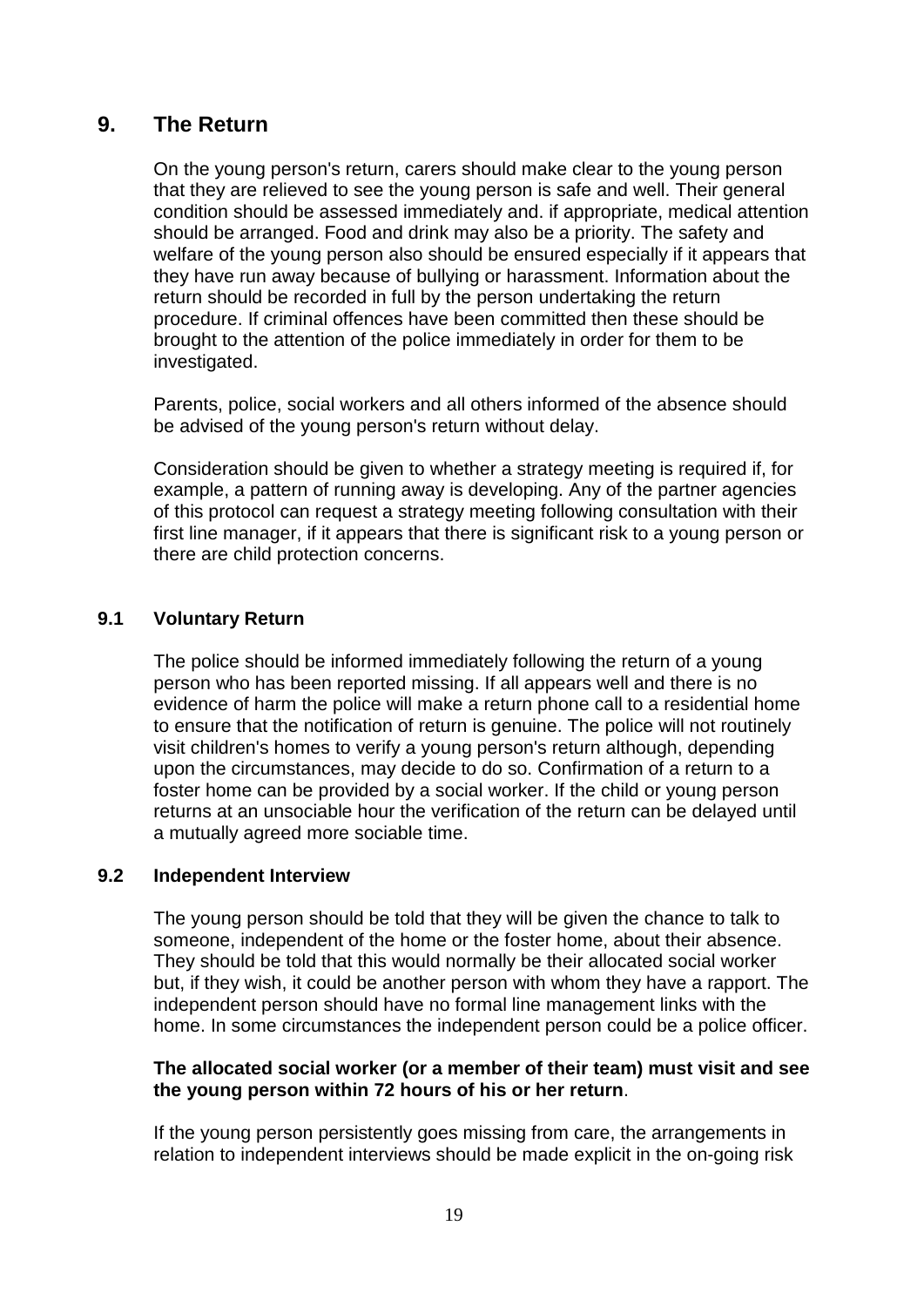assessment document associated with that person. In such cases, more than one missing incident is likely to be discussed at each independent interview. Patterns of missing episodes should be discussed and any areas of concern should be identified and the concerns raised.

The interview by the social worker or by an independent person must be recorded. They should try to establish where the young person was during the time they were missing, with whom they stayed, how they survived, and whether any offences were committed by them or against them. The record of interview must be passed on to the residential home or foster home so that it can be used if the young person goes missing again. As a matter of urgency relevant information should be shared with the police to assist them with future investigations, safeguarding and future searches.

It is important to establish if the young person was running away from incidents in the home, or to someone, such as being enticed for the purposes of exploitation.

#### **In all circumstances concerned persons should be mindful of the possibility of a young person being enticed or kept away from their place of care.**

If a child under the age of 18yrs in Local Authority Care:

- is reported missing and is found on 2 or more occasions to be in the company of a suspect
- or
- is the subject of reports that suggest their behaviour and association with a suspect is giving significant cause for concern

then the "Procedure for Investigation & Safeguarding of Young Persons through the use of Child Abduction Warnings" (formerly known as Harbourers' Warnings) may be invoked.

## [Return to contents](#page-3-0)

# <span id="page-19-0"></span>**10. Recording within Children's Services**

Throughout the process a full record must be kept of all actions taken and messages received or given. This recording should be made within the placement logbook, diary or case file.

A full record should be kept of all incidents of young people absenting themselves from placements without permission, irrespective of whether reports are subsequently made to the police. This should show the time of the start of the absence, the time and circumstances of the return (e.g. why the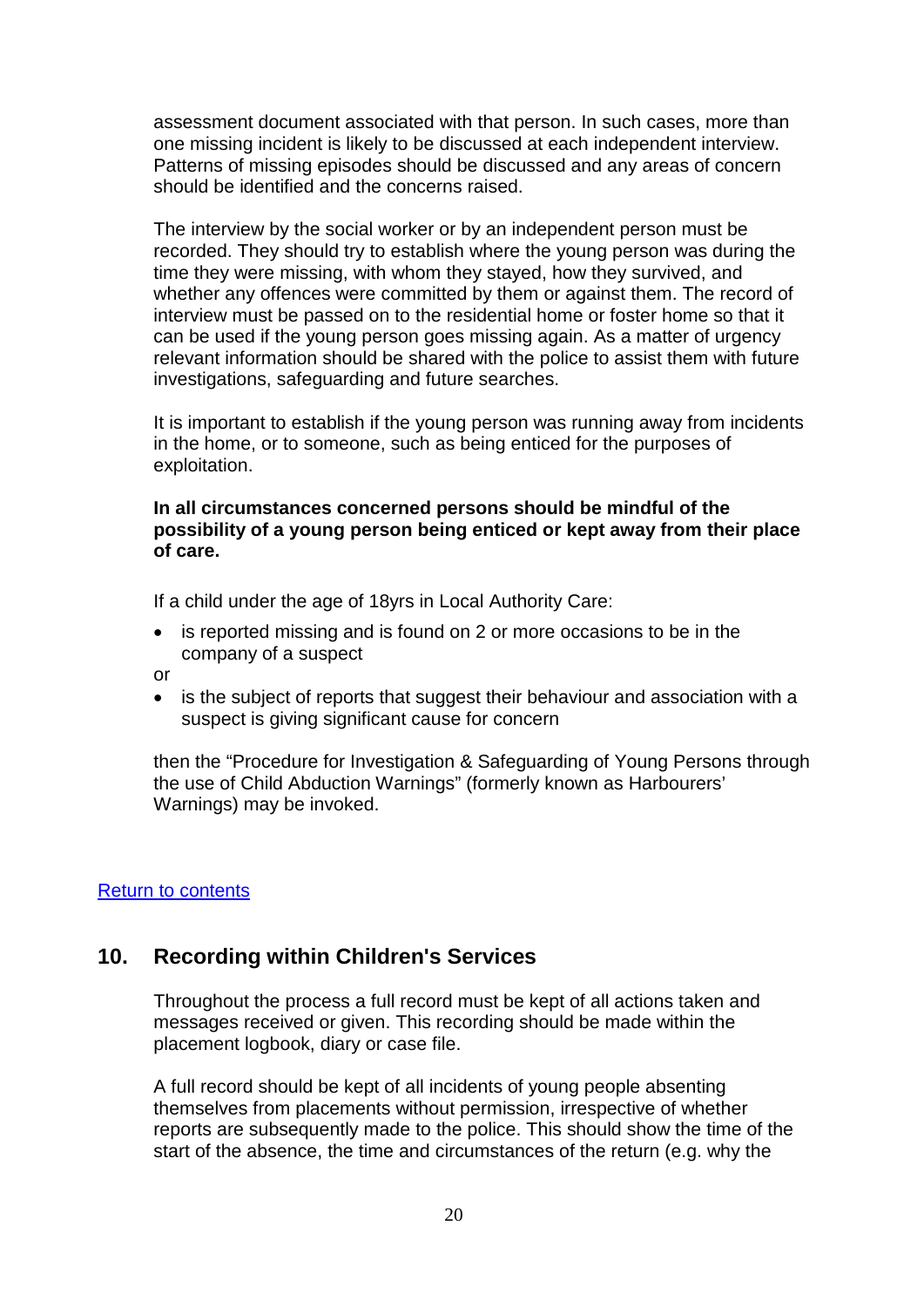young person ran away). This may lead to a range of secondary action if, for instance, the young person gave bullying or other problems as the precipitating factor. Similarly, difficulties at home or school may need to be followed through by social workers, carers and residential workers.

In addition to any follow up action which may be required, residential staff and carers are required to keep the allocated social worker and parents informed and involved with the day to day activity and behaviour of young people being looked after. Allocated social workers are expected to follow up incidents with young people running away and to explore with them the possibility of the behaviour being related to the placement itself.

**[Return to contents](#page-3-0)** 

# <span id="page-20-0"></span>**11. Arbitration Arrangements**

The welfare of the young person must not be compromised as a consequence of local agency difficulties. Managers and practitioners are expected to adopt a common sense approach that ensures the safety and welfare of the young person.

This protocol will assist both managers and practitioners in responding effectively to young people missing from local authority care. It is recognised that the protocol cannot include guidance for all eventualities occurring in this important area of partnership working. However, where difficulties at the local level arise, the following action should be considered.

Initial discussions should take place between the respective line managers, i.e. the Local Authority Team Manager (either in placements or in child care teams) and the Local Policing Unit Commander or the Operational Command Inspector (a post which is covered 24 hours a day) with a view to solving any difficulties at a local level.

**In situations where the difficulty cannot be resolved at the local level, line managers should report to the Local Authority Service Manager (who has lead responsibility for this protocol) and the respective area Chief Inspector (Operations).** 

## [Return to contents](#page-3-0)

# <span id="page-20-1"></span>**12. Monitoring**

It is the responsibility of each organisation that has agreed to this protocol to maintain their own monitoring arrangements on the number of young people who go missing from care within their area. Monitoring is important at a local and area-wide level so that patterns of running away can be understood and responded to in an appropriate fashion. Monitoring will enable agencies to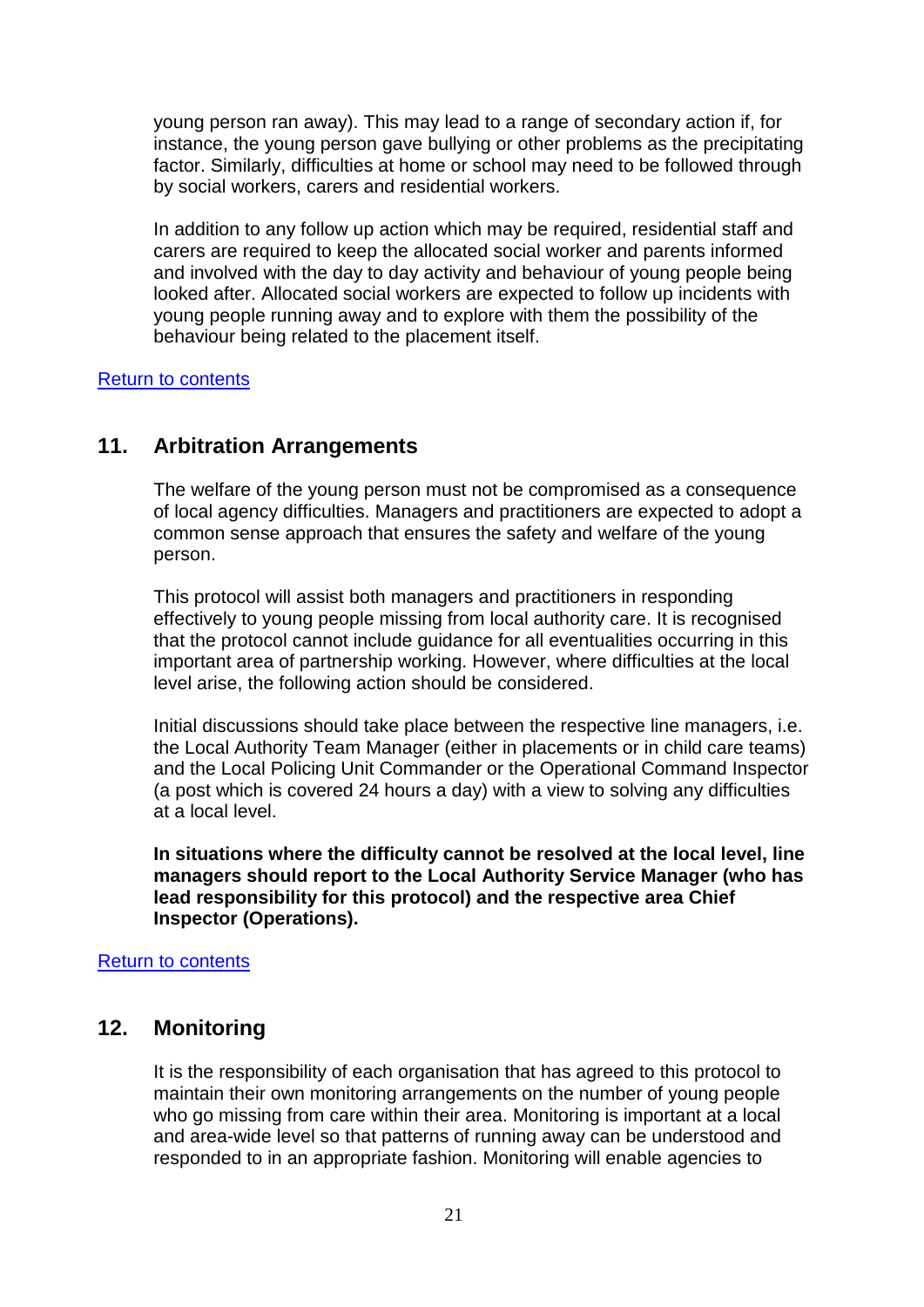identify whether concern should be raised about particular locations or units, patterns of activity, or about particular individuals.

Monitoring information should be available on a quarterly basis for consideration by partner agencies. Missing episode numbers will be jointly evaluated a minimum of twice per year.

The Joint Agency Review Meeting will be held a minimum of three times per year and will consider interventions for those people who most frequently go missing from care.

# <span id="page-21-0"></span>**13. Training and Induction**

The contents of this protocol should be shared with all key members of staff within each agency. Joint training should be considered if necessary. The protocol should be part of the induction of residential staff, foster carers, field social workers, EDT and foster carer support line staff. It should be part of the induction of the following staff within the police force: Local Policing Units Commanders, supervisors within Contact Management Centre and Sergeants.

## [Return to contents](#page-3-0)

## <span id="page-21-1"></span>**14. Review**

This protocol will be subject to annual review by all the agencies that are subject to it.

This review will

- Assess appropriate monitoring data.
- Examine multi-agency approaches to missing young people from local authority care.
- Respond to particular reports and issues.
- Make recommendations for improved practice.

# **15. Handling Personal Information.**

It should be remembered that the personal details of any individual, amount to personal data. That includes information about the missing person, the person reporting, anyone the missing person has been associating with during the time they have been missing and any other person whose details have been recorded, as a result of the enquiries undertaken.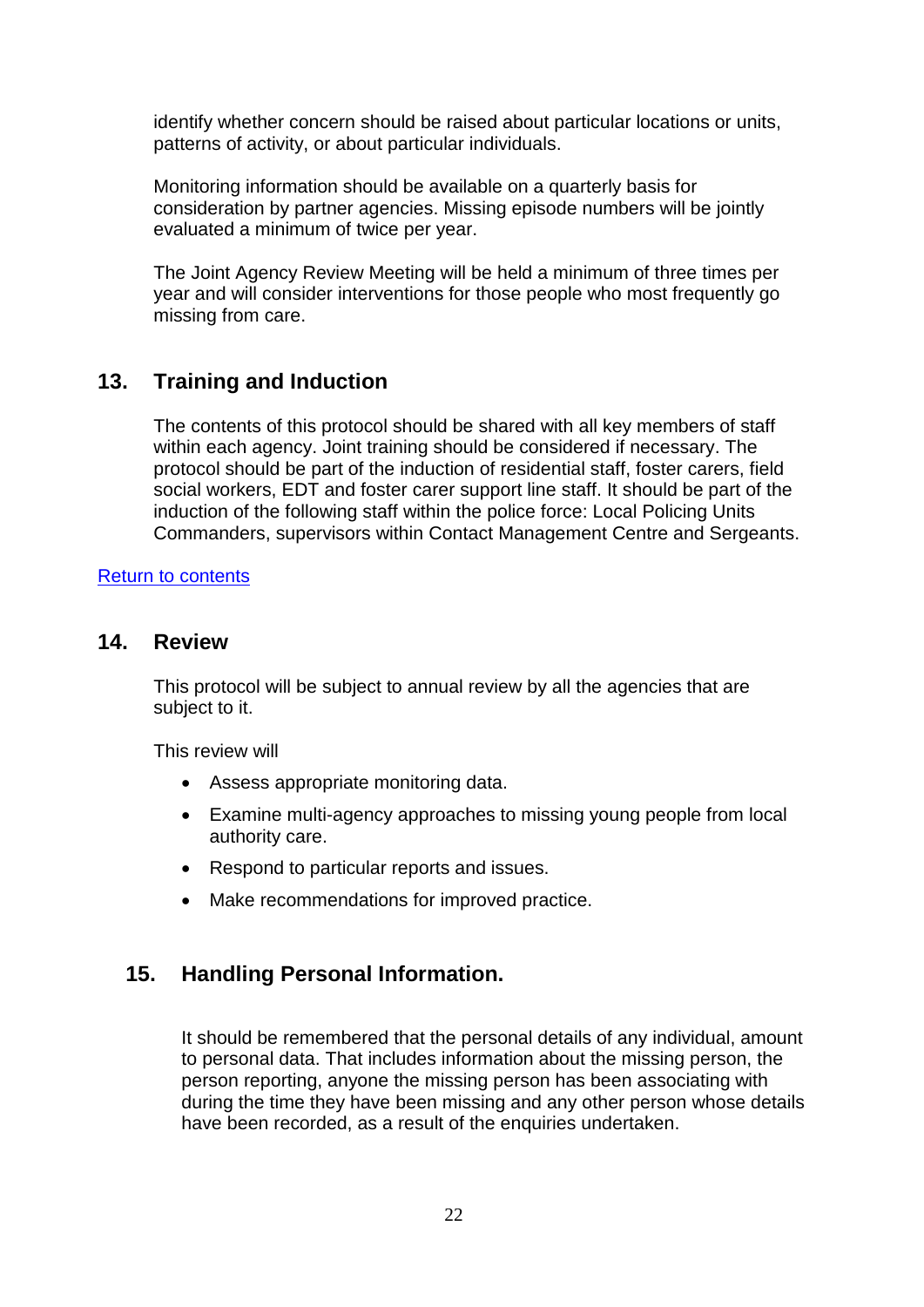Additional information about an individual's medical history, offences committed by them whilst missing, or similar information about others with whom they have been in contact whilst missing, may amount to sensitive personal information and must be handled accordingly.

Those involved in the collection of information relating to a missing person must ensure compliance with the Data Protection Principles in that the information collected must be accurate, relevant and necessary to achieve the particular aim.

As much information is collected 'out in the field', it must be kept secure and only disclosed to those with a need to know.

Personal and sensitive personal information should be handled in accordance with the Government Protective Marking Scheme. Officers and Local Authority staff should ensure that all personal information is exchanged and held securely.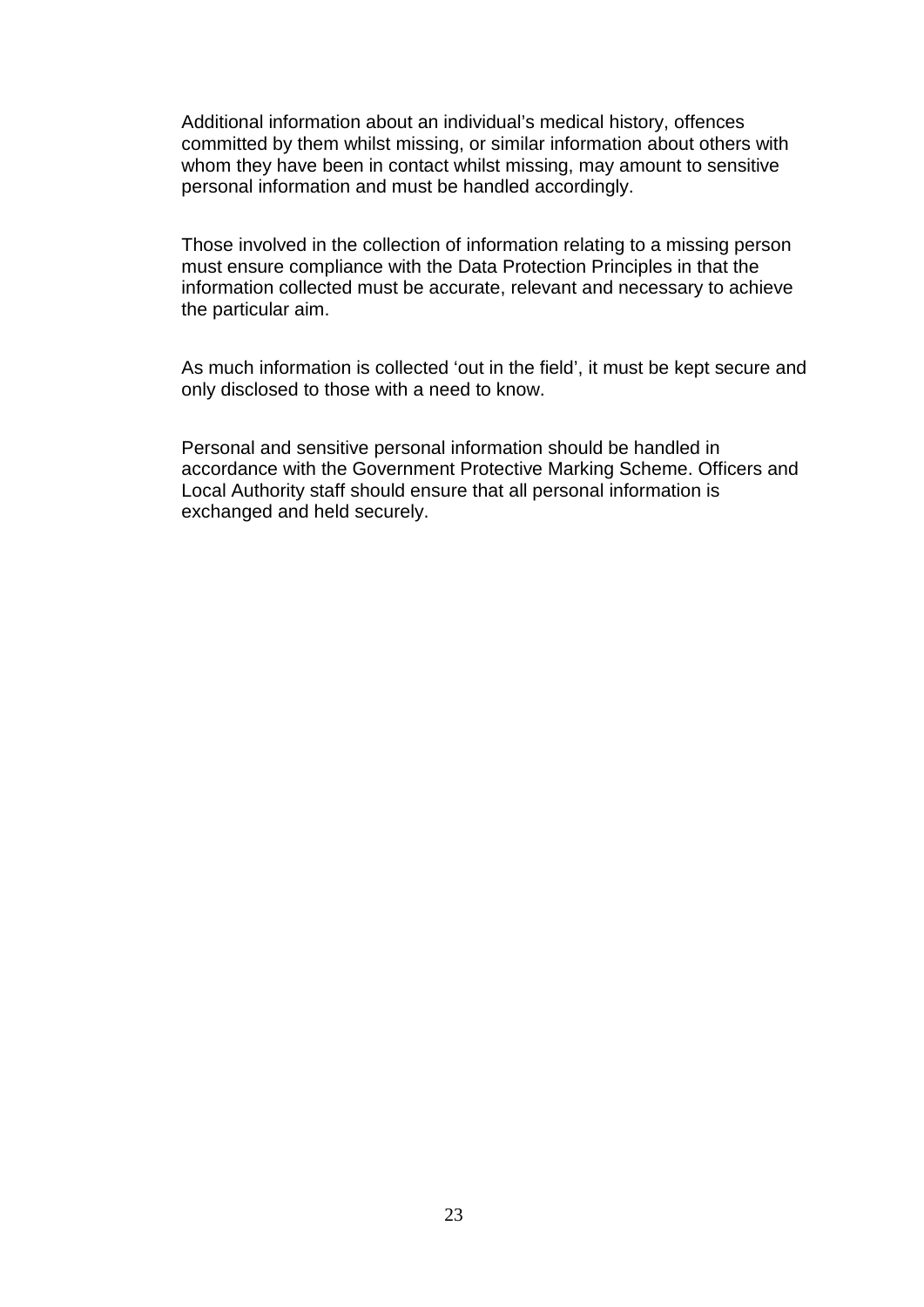# <span id="page-23-0"></span>**Appendix 1 - Definitions**

## **Child or Young Person**

Someone under the age of 18 years

## **Children Looked After by the Local Authority**

Children and young people who are looked after by the local authority are cared for under one of the following legal categories

- Sections 31 and 38 of the Children Act (Care Orders or Interim care orders).
- Placement with Parents (PWP).Young people who are subject to a care order but living with their parents following agreement by a senior manager in Children's Services.
- Sections 44 and 46 of the Children Act (children subject to an Emergency Protection Order or are in police protection).
- Arrested juveniles subject to Section 38(6) of PACE.
- Children remanded to local authority accommodation.
- A young offender subject to a supervision order imposing a residence requirement.
- Section 20 of the Children Act 1989. These are accommodated children. The local authority does not have any parental responsibility for these children but it does have a duty of care

## **Recovery Order**

A recovery order can be sought to assist in the location of a young person who is in care, or is the subject of an emergency protection order, or in police protection, to return them to their placement. A recovery order would normally be obtained following a strategy meeting where there has been access to legal advice.

## **Strategy Meeting**

These are multi-agency meetings chaired by a senior manager from Children's Services. They are called to share information and to reach a joint understanding of a child's current situation. They generally lead to an action plan and a timetable for further meetings. They can be called by any agency but normally they are arranged by the child's social worker and their manager.

## **Child Sexual Exploitation**

Sexual exploitation of children and young people under 18 involves exploitative situations, contexts and relationships where young people (or a third person or persons) receive 'something' (e.g. food, accommodation, drugs, alcohol, cigarettes, affection, gifts, money) as a result of them performing, and/or another or others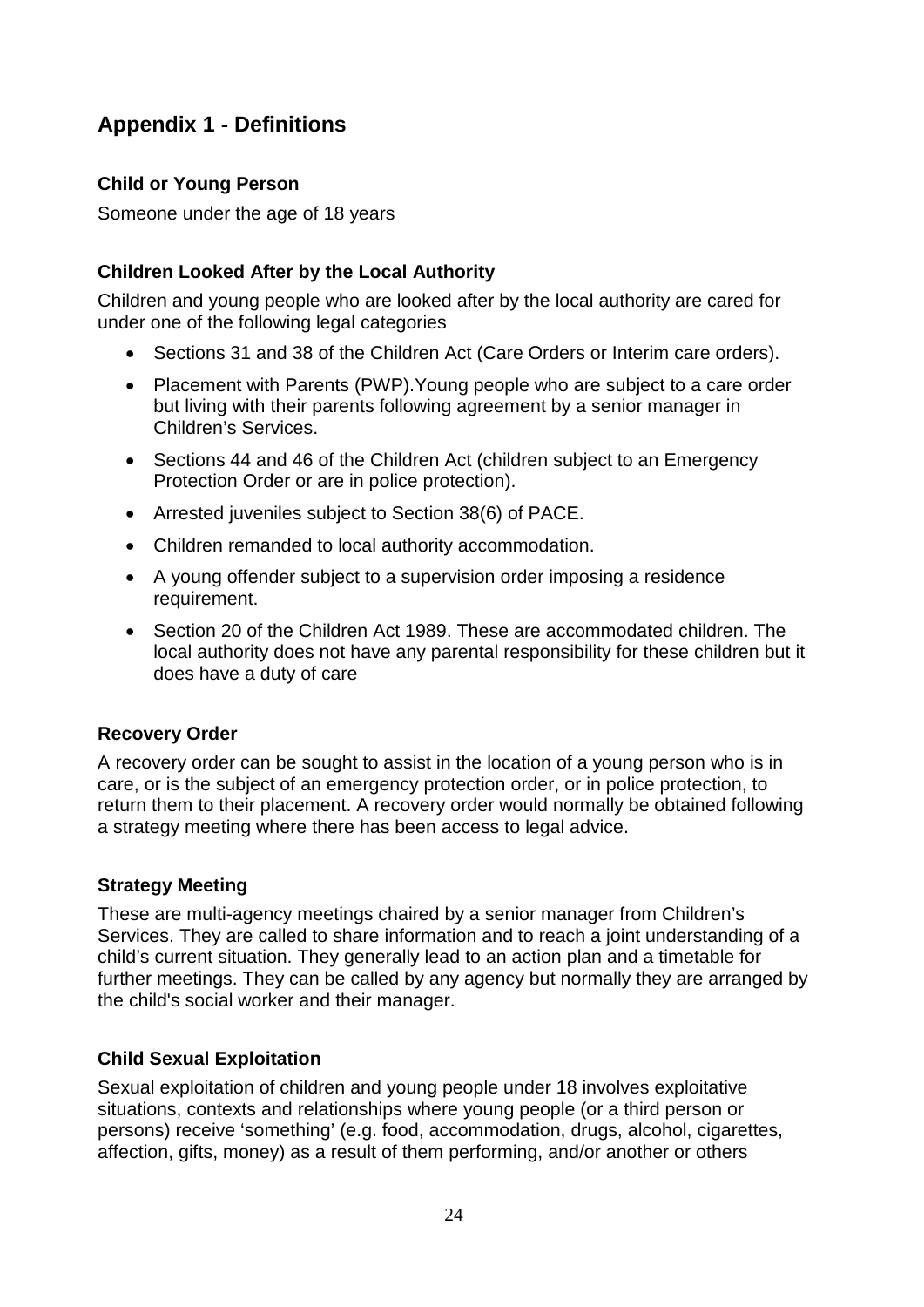performing on them, sexual activities. Child sexual exploitation can occur through the use of technology without the child's immediate recognition; for example being persuaded to post sexual images on the Internet/mobile phones without immediate payment or gain. In all cases, those exploiting the child/young person have power over them by virtue of their age, gender, intellect, physical strength and/or economic or other resources. Violence, coercion and intimidation are common, involvement in exploitative relationships being characterized in the main by the child or young person's limited availability of choice resulting from their social/economic and/or emotional vulnerability.

DCSF Guidance – 'Safeguarding Children and Young People from Sexual Exploitation'

[Return to contents](#page-3-0)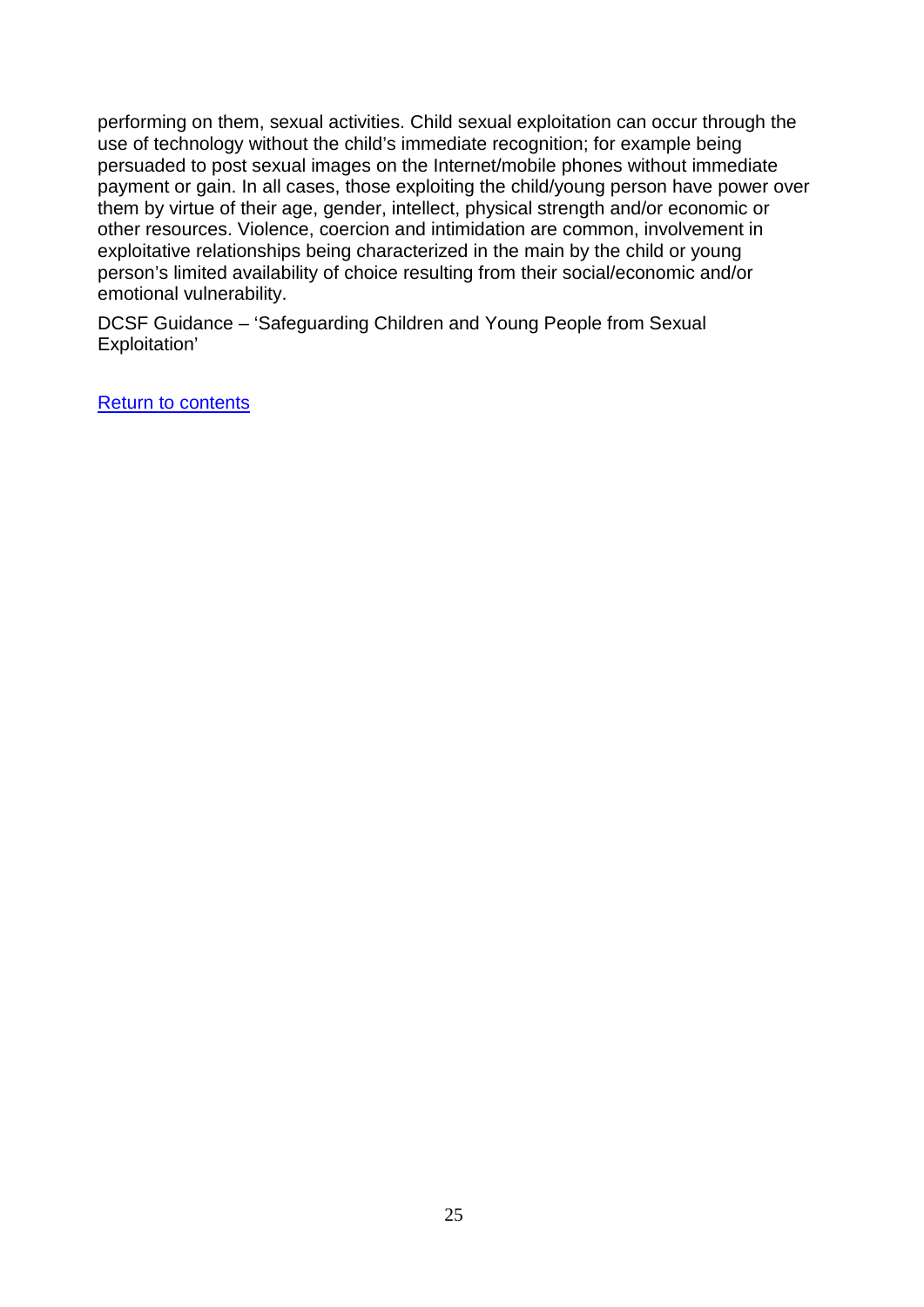# <span id="page-25-0"></span>**Appendix 2 - Initial response to a missing young person**

<span id="page-25-1"></span>This decision-making guide is taken from 'The Management, Recording and Investigation of Missing Persons 2005' (Produced on behalf of Chief Police Officers by, The National Centre for Policing Excellence). It should be used to assist workers and carers in making an assessment about the status of a missing young person.

The following check list is to be completed in all cases to assist in identifying the level of risk posed by the young person being missing and the appropriate risk assessment.

| <b>Decision Making Guide</b>                                                                                                                                |                                    |                                     |
|-------------------------------------------------------------------------------------------------------------------------------------------------------------|------------------------------------|-------------------------------------|
| Consider all of the questions below in order to structure enquiries and to assist in<br>determining the level of risk                                       |                                    |                                     |
| <b>Investigative Consideration</b>                                                                                                                          | <b>Details &amp; Circumstances</b> | <b>Person giving</b><br>information |
| Is the person vulnerable due to<br>age or infirmity or any other<br>similar factor?                                                                         |                                    |                                     |
| Behaviour that is out of character<br>is often a strong indicator of risk:<br>Are the circumstances of going<br>missing different from normal<br>behaviour? |                                    |                                     |
| Is the person suspected to be<br>subject of a significant crime in<br>progress eg, abduction?                                                               |                                    |                                     |
| Is there any indication the person<br>is likely to commit suicide?                                                                                          |                                    |                                     |
| Is there a reason for the person<br>going missing?                                                                                                          |                                    |                                     |
| Are there any indications that<br>preparations have been made for<br>the absence?                                                                           |                                    |                                     |
| What was the person intending to<br>do when last seen .e.g. Going to<br>the shops, and did they fail to<br>complete there intentions?                       |                                    |                                     |
| Are there family or relationship<br>problems or recent history of<br>family conflict and/or abuse                                                           |                                    |                                     |
| Are they the victim or perpetrator<br>of domestic violence                                                                                                  |                                    |                                     |
| Does the missing person have<br>any physical illness or mental<br>health problems                                                                           |                                    |                                     |
| Are they on the child protection<br>register?                                                                                                               |                                    |                                     |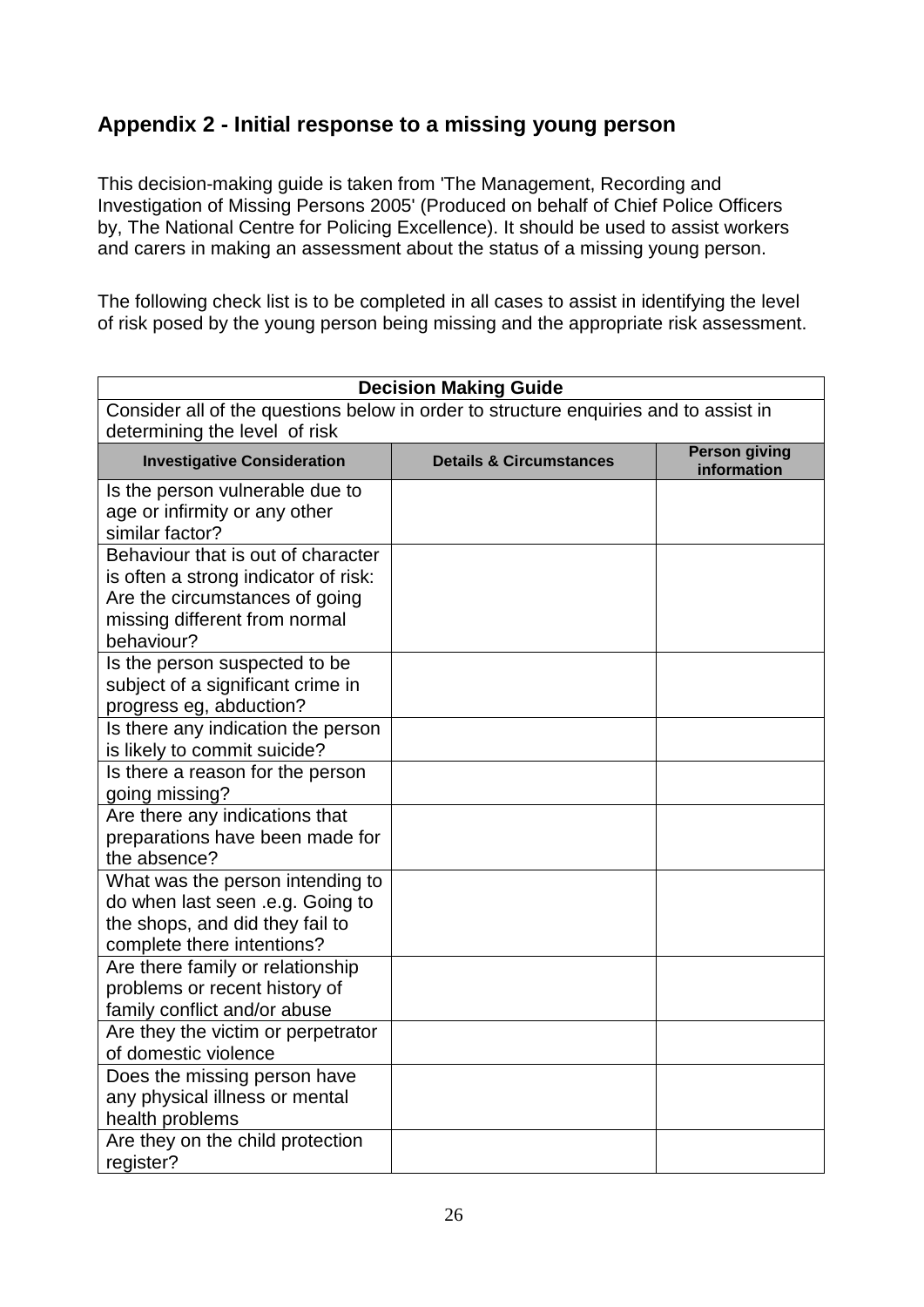| Previously disappeared and          |  |
|-------------------------------------|--|
| suffered or was exposed to          |  |
| harm?                               |  |
| Belief that the person may not      |  |
| have the ability to interact safely |  |
| with others or an unknown           |  |
| environment                         |  |
| Do they need essential              |  |
| medication that is not likely to be |  |
| available to them                   |  |
| Ongoing bullying or harassment      |  |
| e.g., racial, sexual, homophobic    |  |
| or local community concerns or      |  |
| cultural issues                     |  |
| Were they involved in a violent     |  |
| and/or hate incident immediately    |  |
| prior to the disappearance?         |  |
| School/College/University/          |  |
| <b>Employment or financial</b>      |  |
| problems?                           |  |
| Drug or alcohol dependency?         |  |
| Other unlisted factors which the    |  |
| carer / officer / supervisor        |  |
| considers should influence the      |  |
| risk assessment                     |  |
| Are there any concerns regarding    |  |
| the young person being sexually     |  |
| exploited.                          |  |
|                                     |  |
|                                     |  |
|                                     |  |
|                                     |  |

*Guide taken from "The management, recording and investigation of missing persons 2005"*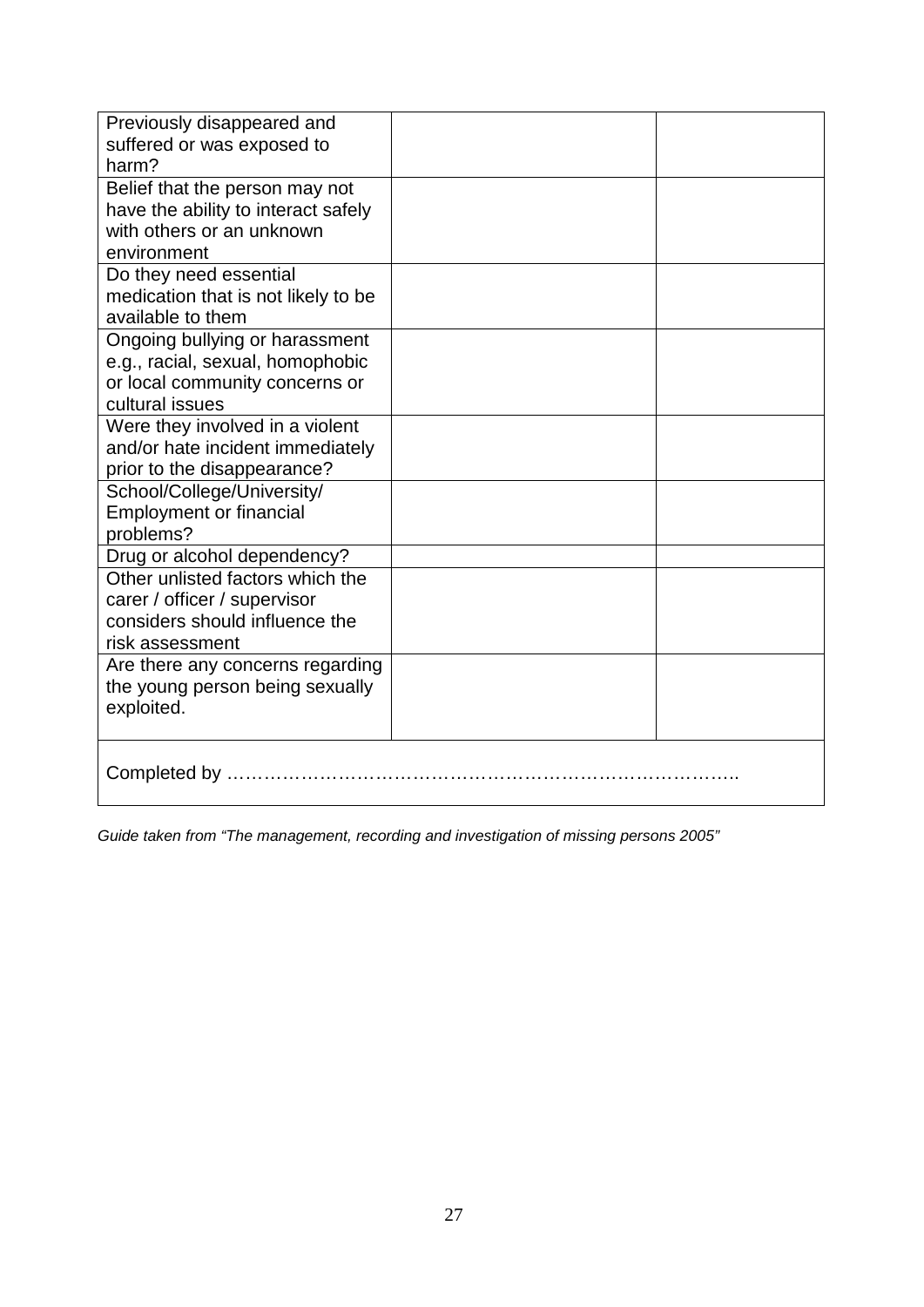# **Appendix 3 – GPMS marking**

## **Government Protective Marking Scheme Handling Rules Regarding Protectively Marked Material**

**Any information which relates to identifiable individuals or which may disclose current investigations or investigative techniques should be classified as "Restricted" and handled as instructed below.**

**If the information about an individual is such that disclosure of the information would be likely to cause a risk to the safety of the individual or if the investigation is covert this should be classified as "Confidential" and handled as instructed below.**

| <b>YOUR ACTION</b>                                       | <b>RESTRICTED</b>                                                                                                                                                                                             | <b>CONFIDENTIAL</b>                                                                                                                                                                                                                                          |
|----------------------------------------------------------|---------------------------------------------------------------------------------------------------------------------------------------------------------------------------------------------------------------|--------------------------------------------------------------------------------------------------------------------------------------------------------------------------------------------------------------------------------------------------------------|
| Storage of papers                                        | Protected by one barrier, e.g.<br>a locked container within a<br>secure building/room                                                                                                                         | Protected by two barriers e.g.<br>a locked container in a locked<br>room, within a secure building                                                                                                                                                           |
| Disposal of papers                                       | Use secure waste sacks.<br>when<br>left<br>Keep<br>secure<br>unattended                                                                                                                                       | Downgrade by tearing into<br>small pieces and place in<br>secure waste sacks, or use a<br>shredder.<br>cut<br><b>Cross</b><br>left<br>Keep secure<br>when<br>unattended                                                                                      |
| Disposal of magnetic media                               | Securely destroy<br>Floppy disk – dismantle and<br>cut disk into quarters (at<br>least), dispose with normal<br>waste.<br><b>CD ROMs</b><br>- destroy completely<br>disintegrate, pulverise,<br>melt or shred | Securely destroy<br>Floppy disk - dismantle and<br>cut disk into quarters (at<br>least), dispose with normal<br>waste.<br>CD ROMs<br>destroy completely<br>$\overline{\phantom{a}}$<br>disintegrate, pulverise,<br>$\overline{\phantom{0}}$<br>melt or shred |
| Movement within<br>organisation via internal<br>dispatch | In a sealed envelope with<br>protective marking shown.<br>A transit envelope may be<br>used if sealed with a security<br>label.                                                                               | In a new sealed envelope with<br>protective marking<br>shown<br>Transit envelopes must not<br>be used.                                                                                                                                                       |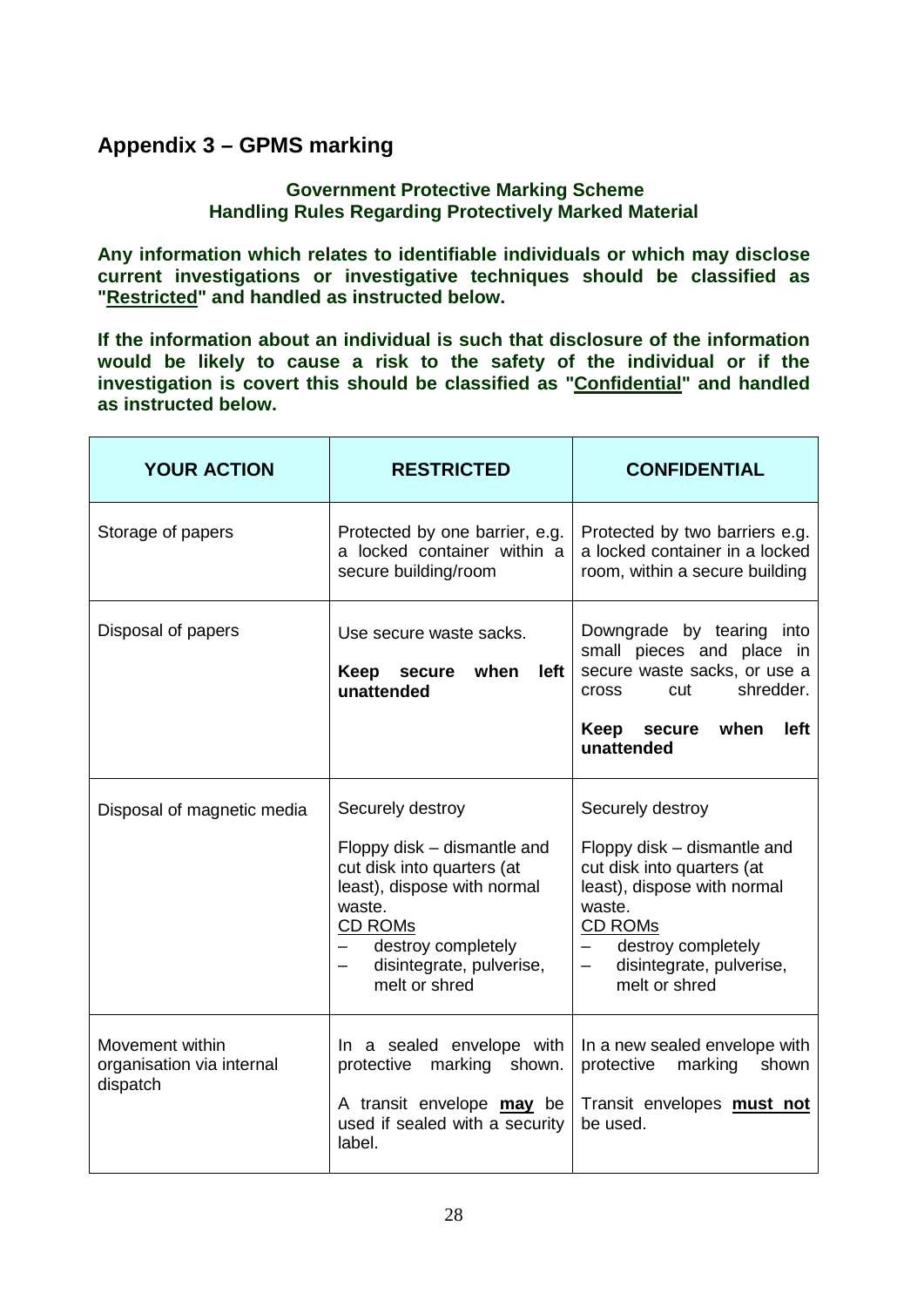| <b>YOUR ACTION</b>                       | <b>RESTRICTED</b>                                                                                                                                                                                     | <b>CONFIDENTIAL</b>                                                                                                                                                                                 |
|------------------------------------------|-------------------------------------------------------------------------------------------------------------------------------------------------------------------------------------------------------|-----------------------------------------------------------------------------------------------------------------------------------------------------------------------------------------------------|
| Movement between partner<br>agencies     | By post or courier in a sealed<br>envelope.<br>not show protective<br><u>Do</u><br>marking on the envelope.                                                                                           | By<br>post<br>courier<br>$\mathsf{or}$<br>Double enveloped and both<br>fully addressed.<br>Protective marking shown on<br>envelope<br>inner<br>only.<br>Return address on <b>outer</b><br>envelope. |
| <b>Organisation Data Network</b>         | May be used if network has<br>accredited<br>been<br>to l<br>'Restricted'.<br>Your IT dept should be able<br>to advise                                                                                 | May be used in conjunction<br>with CESG Enhanced Grade<br>Encryption.                                                                                                                               |
| Email between partners                   | Only to emails using PNN,<br>GSI, CJSM or MOD secure<br>addressing conventions.<br>Remember emails to any<br>other address are no more<br>secure than<br>writing<br>the<br>information on a postcard. | Not to be used.                                                                                                                                                                                     |
| Internal and public telephone<br>network | May be used.                                                                                                                                                                                          | Only if operationally urgent.<br>Use guarded speech and<br>keep conversation brief.                                                                                                                 |
| Mobile telephone (voice and<br>text)     | Digital cell phones may be<br>used.<br>Only use analogue<br>cell<br>if<br>operationally<br>phones<br>urgent, use guarded speech<br>and keep conversation brief.                                       | Digital cell phones may be<br>used but only if operationally<br>urgent<br>Use guarded speech<br>and<br>keep conversation brief.                                                                     |
| WAP telephones                           | Not to be used.                                                                                                                                                                                       | Not to be used.                                                                                                                                                                                     |